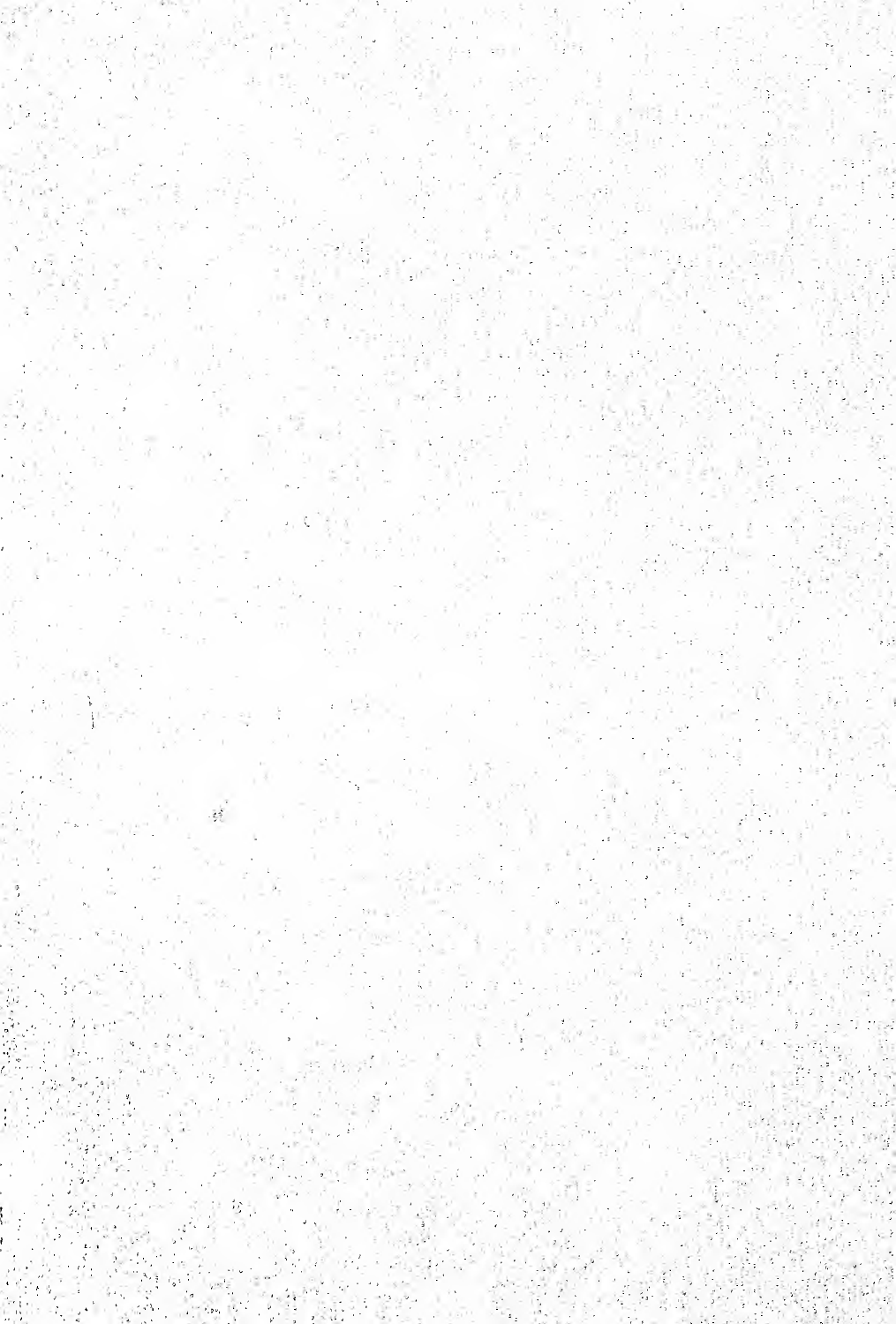| 1 |
|---|
| i |
|   |
| d |
|   |
|   |
|   |
|   |
|   |
|   |
|   |
|   |
|   |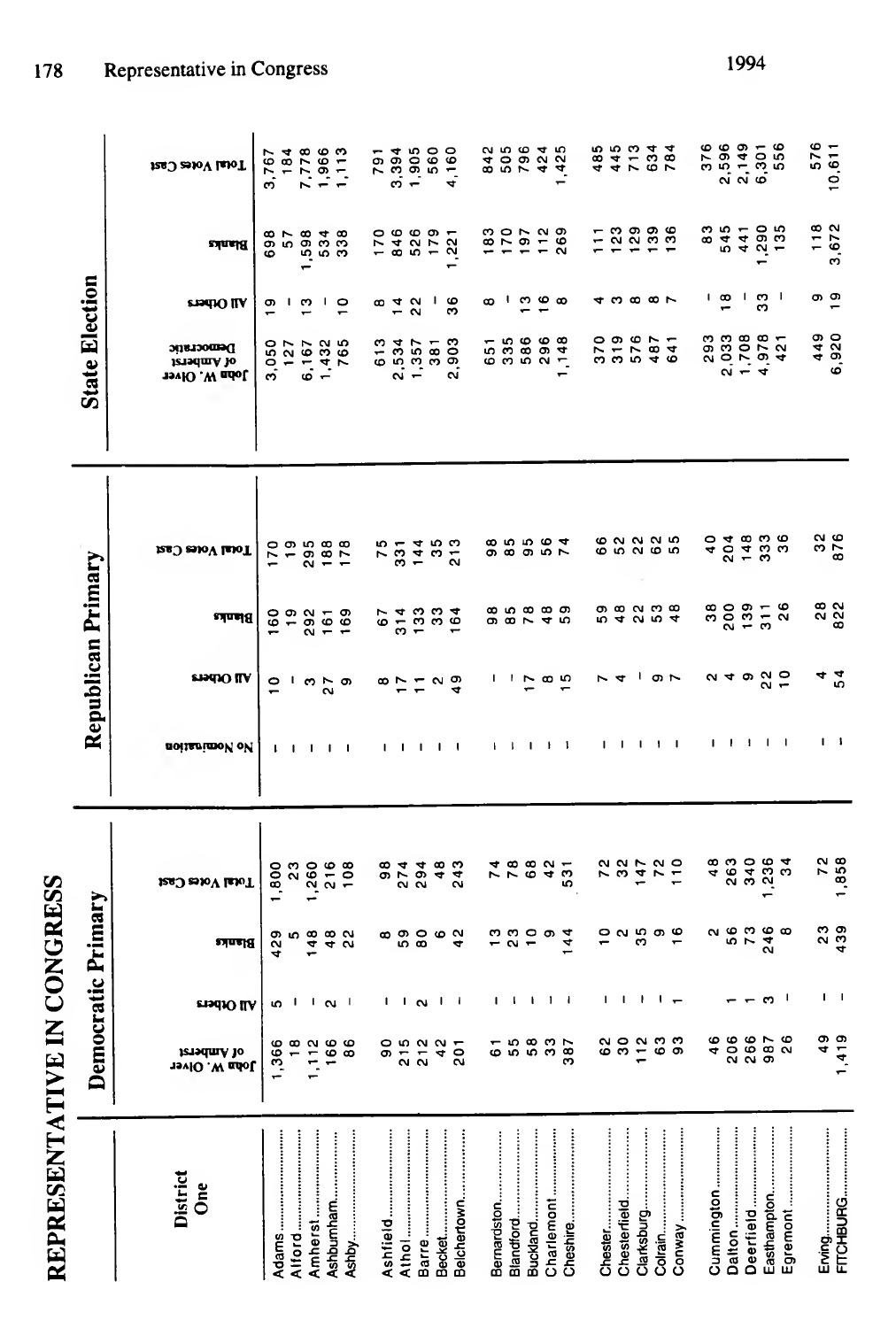| GARDNER                | 73              | $28$<br>$315$       | $\frac{58}{9}$     | $\blacksquare$ |                      | ລ<br>ລຶຕ<br>ທ້              | 23<br>253                                        | 216<br>4,605<br>493                                           | ო და ო                     | 891<br>886<br>691        | 284<br>6,551<br>607             |
|------------------------|-----------------|---------------------|--------------------|----------------|----------------------|-----------------------------|--------------------------------------------------|---------------------------------------------------------------|----------------------------|--------------------------|---------------------------------|
|                        | 56              |                     |                    | - 1            |                      |                             |                                                  |                                                               |                            |                          |                                 |
|                        |                 |                     |                    |                |                      |                             |                                                  |                                                               |                            |                          |                                 |
|                        | 26              |                     | 32                 |                |                      |                             |                                                  | 241                                                           | ω                          |                          |                                 |
|                        | 147             | $\overline{a}$      | 168                |                | ო ჟ                  |                             |                                                  |                                                               |                            | 92<br>656                |                                 |
|                        | $\frac{4}{3}$   |                     | $\tilde{z}$        |                |                      |                             |                                                  |                                                               |                            |                          |                                 |
| Great Barrington       | 206             | ო ფ<br>ი            | 266                |                | 57                   | $48 - 23$                   | $47$<br>$71$<br>$71$<br>$75$<br>$15$<br><br>$15$ | $1,633$<br>$1,914$<br>$1,817$<br>$4,817$                      | က သူ ဖ                     | 203<br>596<br>736        | 33882<br>38882<br>2.555         |
|                        | 030             | 395                 | 1,427              |                | $\frac{9}{2}$        |                             | 653                                              |                                                               |                            |                          |                                 |
|                        |                 |                     |                    |                |                      |                             |                                                  |                                                               |                            |                          |                                 |
|                        |                 |                     |                    |                |                      |                             |                                                  | 188                                                           |                            |                          |                                 |
|                        | 2<br>200<br>20  |                     |                    |                |                      |                             |                                                  | 751                                                           |                            |                          |                                 |
|                        |                 |                     | 3222               |                |                      |                             |                                                  | .314                                                          | <i>-</i> 7 5 7 9 7 9 7     | 24585<br>24587           |                                 |
|                        |                 |                     |                    |                | ▿                    |                             |                                                  | $\overline{r}$                                                |                            |                          |                                 |
|                        | 44              |                     | $\frac{1}{4}$      |                | $\sigma$             | 22822<br>22922              | 27058<br>27023                                   | 204                                                           |                            |                          | 281                             |
|                        | $\frac{1}{4}$   | $\frac{4}{1}$       |                    |                |                      |                             | $\overline{2}3$                                  | 501                                                           |                            |                          |                                 |
|                        |                 |                     | 63<br>4,202<br>125 |                |                      |                             |                                                  | 7,422                                                         | $\circ$ a $\sim$           | $4.380$<br>$380$         |                                 |
| Hubbardston            | 2,616<br>97     | 1,582<br>28         |                    |                |                      |                             | $717$<br>147                                     | 837                                                           |                            |                          |                                 |
|                        | 55              |                     | 64                 |                | $\frac{6}{1}$        | 85 5 8 8<br>25 5 9 8        | $62$<br>58                                       | 492                                                           |                            | 225<br>283               | 634<br>11,804<br>1,242<br>1,094 |
|                        | 119             |                     |                    |                |                      |                             |                                                  | $\frac{1}{8}$                                                 |                            |                          |                                 |
|                        |                 | 29                  | 148                |                |                      |                             |                                                  |                                                               |                            |                          |                                 |
|                        | 464             |                     |                    | ī              |                      |                             | 129                                              |                                                               |                            |                          |                                 |
|                        | 633             |                     | 667<br>885         |                |                      | 123                         | 235                                              |                                                               | ოო                         |                          |                                 |
| LEOMINSTER             | 3,053           | 203<br>252<br>2,245 | 5,302              | J.             | $\frac{1}{2}$        | .305                        | 1,315                                            | $\begin{array}{c} 1,613 \\ 1,726 \\ 8,801 \\ 738 \end{array}$ | $\frac{4}{4}$              | 000300<br>000300<br>0007 | 2.346<br>2.422<br>13,109        |
|                        |                 | Ξ                   |                    |                |                      |                             |                                                  |                                                               |                            |                          | 874<br>316                      |
|                        | 123             |                     | $134$<br>38        |                | サロ                   | $\frac{4}{5}$ $\frac{1}{2}$ | 32<br>32                                         | 244                                                           |                            |                          |                                 |
|                        |                 |                     |                    |                |                      |                             |                                                  |                                                               |                            | 1,319                    |                                 |
|                        | 230<br>24       | $\overline{1}$      |                    | I.             |                      | 462                         | 524                                              |                                                               |                            |                          |                                 |
|                        |                 | ოო                  | 57247              | п              | 82275<br>82          | ៖ ទង្គ                      | $\frac{8}{1}$                                    | 2,126<br>139<br>32                                            |                            | 47                       | 3,451<br>186<br>45              |
|                        |                 |                     |                    | $\mathbf{I}$   |                      |                             | 12                                               |                                                               | $\circ$                    |                          |                                 |
|                        | 512             | $\frac{1}{2}$       |                    | ı.             |                      |                             | $210$<br>$39$                                    | 2,522<br>273                                                  | $\frac{8}{5}$ $\alpha$     | 567<br>83                | 3,107<br>358                    |
|                        | 42              |                     |                    | $\mathbf{I}$   |                      |                             |                                                  |                                                               |                            |                          |                                 |
|                        | $\frac{0}{3}$   |                     | 45                 |                |                      | $\frac{4}{3}$               | 85                                               |                                                               |                            |                          | 3500                            |
| Vit. Washington        |                 |                     |                    |                |                      |                             |                                                  |                                                               |                            |                          |                                 |
| New Ashford            | တ ထ             | 5<br>15<br>15<br>20 | $\frac{3}{2}$      |                |                      | œ                           | တ ထ                                              |                                                               | 22<br>22<br>22<br>22<br>22 | 요우도질표                    |                                 |
|                        |                 |                     | $\frac{8}{2}$      | ŧ              |                      |                             | $\overline{1}$                                   |                                                               |                            |                          | 378<br>471                      |
| <b>New Marlborough</b> | $\frac{4}{2}$ 7 |                     | $\overline{24}$    |                | $\sim$ $\frac{6}{5}$ | 38                          | $\frac{4}{4}$                                    |                                                               |                            |                          |                                 |
|                        |                 |                     |                    |                |                      |                             |                                                  |                                                               |                            |                          |                                 |
|                        | $34$<br>$1,189$ |                     | 36<br>1,606        |                |                      |                             |                                                  | 291<br>3,784                                                  |                            | 82<br>84<br>84           | 380<br>4,654                    |
|                        |                 | 414                 |                    |                |                      | $42$<br>261                 | 49<br>267                                        |                                                               | $\overline{2}$             |                          |                                 |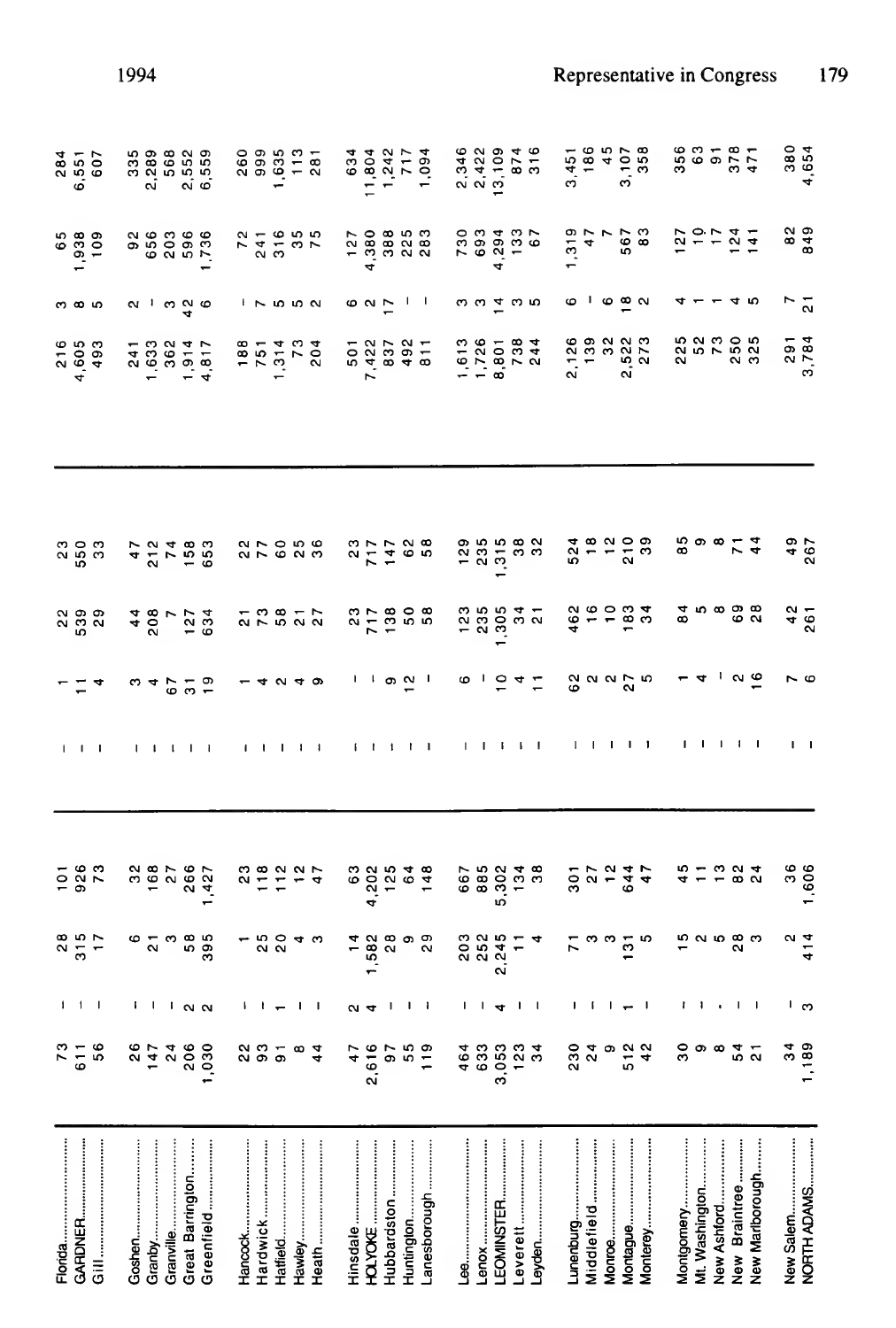| REPRESENTATIVE IN CONGRESS                  |                                                         |                                       |                                   |                                |                          |                                                         |                                                                                |                                            |                                          |                        |                     |                                                |
|---------------------------------------------|---------------------------------------------------------|---------------------------------------|-----------------------------------|--------------------------------|--------------------------|---------------------------------------------------------|--------------------------------------------------------------------------------|--------------------------------------------|------------------------------------------|------------------------|---------------------|------------------------------------------------|
|                                             | Democratic Primary                                      |                                       |                                   |                                |                          | Republican Primary                                      |                                                                                |                                            | <b>State Election</b>                    |                        |                     |                                                |
| continued<br><b>District</b><br>$rac{1}{2}$ | ot Amberst<br>John W. Olver                             | <b>SIMIO IIV</b>                      | ञण्गाप्त                          | Total Votes Cast               | noisanimoV oV            | <b>NII Others</b>                                       | សកសត                                                                           | Total Votes Cast                           | John W. Olver<br>of Amhers<br>Democratic | <b>SIMIO IIV</b>       | <b>caland</b>       | Total Votes Cast                               |
| <b>Jorth Brookfield</b>                     |                                                         |                                       |                                   | 189                            | 1                        | G                                                       |                                                                                |                                            | 1,146                                    |                        |                     | 1,723                                          |
|                                             | $\frac{1}{2}$ $\frac{1}{2}$ $\frac{1}{2}$ $\frac{1}{2}$ |                                       | 5<br>2<br>1<br>3                  | $103$<br>98                    |                          |                                                         | $\frac{66}{127}$                                                               | $\frac{82}{1}$ $\frac{4}{9}$ $\frac{6}{9}$ |                                          | $\circ$ $\circ$ $-$    | $\frac{71}{285}$    | $1,302$<br>689                                 |
|                                             |                                                         |                                       |                                   |                                |                          | + თ                                                     |                                                                                |                                            | 1,008                                    |                        |                     |                                                |
|                                             |                                                         |                                       |                                   |                                |                          |                                                         |                                                                                |                                            | 1,885                                    | $\overline{5}$         |                     | 248628<br>048628<br>24862                      |
|                                             |                                                         |                                       |                                   |                                | 1                        |                                                         |                                                                                |                                            |                                          |                        |                     |                                                |
|                                             | <u>ក្នុង</u><br>ក្នុង                                   |                                       | $2^{\circ}$ $\sim$                | 5700                           |                          |                                                         |                                                                                |                                            | 282<br>563                               | 4                      | 881<br>2010<br>2010 |                                                |
| Peru                                        |                                                         |                                       |                                   |                                | $\mathbf{I}$             |                                                         |                                                                                |                                            |                                          | $\sim$ 10              |                     |                                                |
|                                             | $\frac{2}{6}$                                           |                                       | 52                                |                                | $\mathbf{I}$             | $\begin{array}{c} 2 & 0 \\ 0 & 0 \end{array}$           | $\begin{array}{c} 2 & 0 & 0 & 0 \\ 0 & 0 & 0 & 0 \\ 0 & 0 & 0 & 0 \end{array}$ | 85383<br>8538                              | $188$<br>414                             |                        |                     |                                                |
|                                             | 29                                                      |                                       | თ                                 | 38                             |                          |                                                         |                                                                                |                                            | 361                                      |                        |                     | 486                                            |
| PITTSFIELD                                  |                                                         | $\mathbf I$                           | 607                               | 2,505                          | J.                       |                                                         |                                                                                |                                            | 11,784                                   |                        | 120<br>4,465        |                                                |
|                                             | 1,898<br>35                                             | $\begin{array}{c} \hline \end{array}$ |                                   | 5                              |                          | $\frac{1}{2}$ $\frac{1}{2}$ $\frac{1}{2}$ $\frac{1}{2}$ | <b>48252</b><br>48252                                                          | <b>88838</b>                               | 186                                      |                        | 66                  | $16.253$<br>$772$<br>$171$                     |
|                                             | $rac{0}{15}$                                            | τ.                                    | $\tilde{ }$                       | $\tilde{z}$                    | $\pmb{\mathsf{I}}$       |                                                         |                                                                                |                                            | 611                                      |                        | $154$<br>86         |                                                |
|                                             |                                                         |                                       |                                   |                                | - 1                      |                                                         |                                                                                |                                            | 85                                       |                        |                     |                                                |
| Royalston.                                  |                                                         |                                       |                                   | 33                             | 1                        | $\frac{1}{2}$                                           |                                                                                |                                            |                                          |                        |                     |                                                |
|                                             | 280                                                     |                                       |                                   | 48                             | t                        | J                                                       | 5 0<br>5 0                                                                     | 6 0<br>5 0                                 | 283<br>398                               | ທ ⊇ ໙                  | 22558               | <b>ទុ</b> ក្ខុ ខ្លួន<br>ទុក្ខ ខ្លួន            |
|                                             | Ξ                                                       |                                       |                                   | $\frac{9}{2}$                  | ı                        | J.                                                      | ¢                                                                              | $\bullet$                                  | $\frac{18}{1}$                           |                        |                     |                                                |
|                                             | 7 4<br>6 4                                              |                                       | 23                                | $\frac{101}{76}$               | 1                        | 64                                                      | $25$<br>138                                                                    | 300                                        | 169<br>874                               | $\mathbf{I}$           |                     |                                                |
|                                             |                                                         |                                       |                                   |                                | $\overline{\phantom{a}}$ |                                                         |                                                                                |                                            |                                          | $\overline{a}$         |                     |                                                |
|                                             |                                                         |                                       | $\frac{6}{1}$                     |                                | ı.                       | $\overline{1}$                                          |                                                                                |                                            | 594                                      | $\frac{1}{2}$ $\alpha$ |                     | 8057<br>777758<br>2090<br>2090                 |
| Shutesbury                                  |                                                         |                                       | o                                 |                                | п                        |                                                         |                                                                                |                                            |                                          |                        |                     |                                                |
|                                             | " # # # # #<br><u># # # #</u>                           |                                       |                                   | 98<br>198<br>261               | $\mathbf{I}$             | $\infty$                                                | ទី ខ្លួន                                                                       | <b>23252</b>                               | 673<br>1.579                             | p                      | 3<br>20488<br>20488 |                                                |
|                                             |                                                         |                                       | 57<br>59<br>25                    | 595                            | $\mathbf{I}$             | $50^{\circ}$                                            |                                                                                |                                            | 2,172<br>832                             | $\overline{6}$         |                     |                                                |
|                                             |                                                         |                                       |                                   |                                | $\mathbf{I}$             |                                                         |                                                                                |                                            |                                          | A                      |                     |                                                |
|                                             |                                                         |                                       |                                   | 96                             |                          |                                                         |                                                                                |                                            |                                          | 33                     |                     |                                                |
|                                             |                                                         |                                       |                                   |                                |                          | 27                                                      |                                                                                |                                            |                                          |                        | $214$<br>551        |                                                |
|                                             |                                                         |                                       | $\frac{8}{10}$ $\frac{4}{10}$ $-$ |                                |                          |                                                         |                                                                                |                                            | 905<br>1,672<br>99                       | ო                      | 47                  |                                                |
|                                             | 82188                                                   |                                       | $\frac{1}{10}$ $\frac{6}{10}$     | $196$<br>$217$<br>$21$<br>$51$ |                          | $\frac{4}{7}$                                           |                                                                                | <b>002259</b>                              | 1,850<br>125                             |                        | 1,157<br>56         | $1.52$<br>$2.23$<br>$3.64$<br>$3.61$<br>$3.61$ |
|                                             |                                                         |                                       |                                   |                                |                          |                                                         |                                                                                |                                            |                                          |                        |                     |                                                |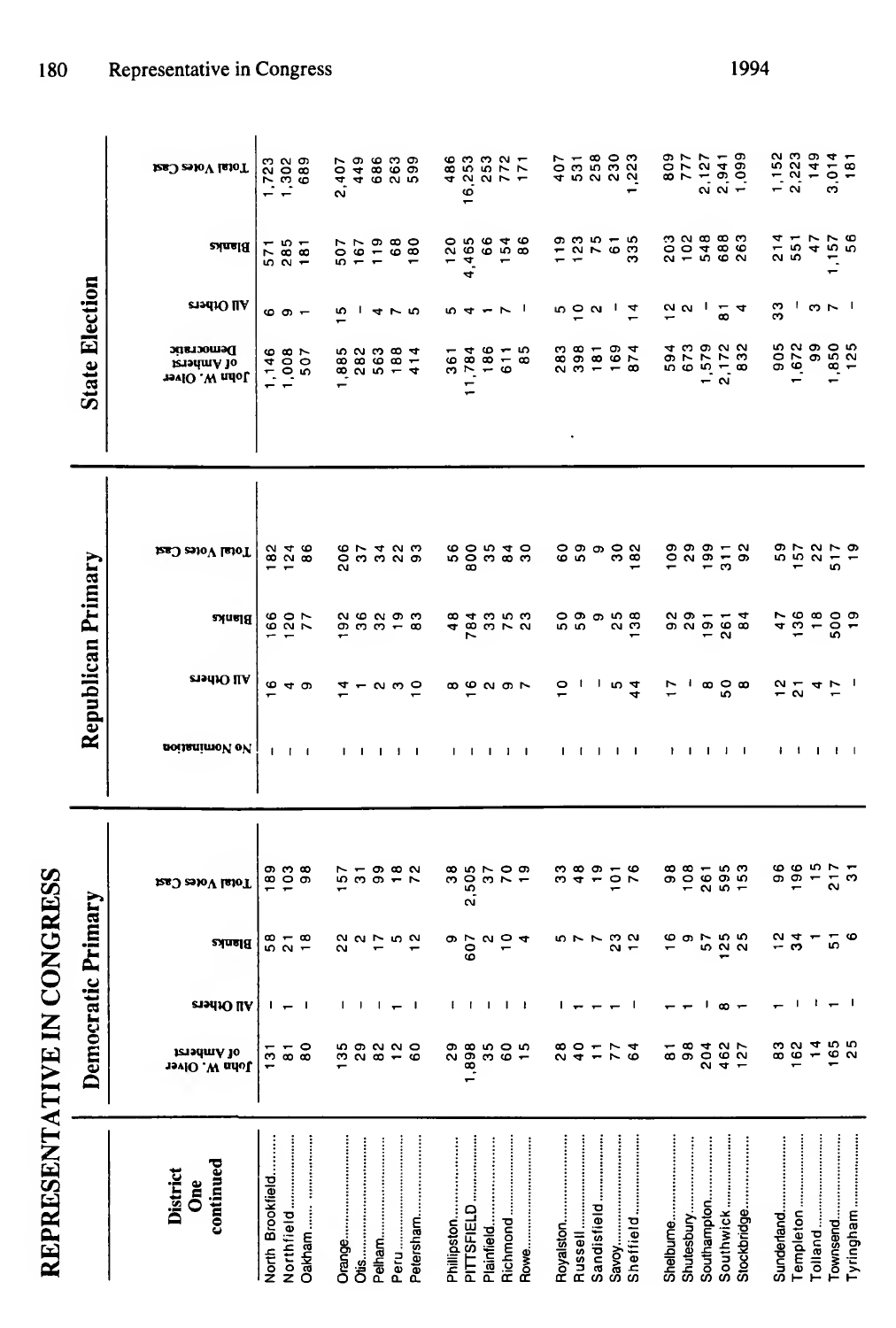|                  | ္တ                         |               |                    |                                                                                                                                 |                                         |                             |                                                                                                                                                                                                                                                                                                        |                                | $-5.5$                                                                                                          |                          |                                                        |
|------------------|----------------------------|---------------|--------------------|---------------------------------------------------------------------------------------------------------------------------------|-----------------------------------------|-----------------------------|--------------------------------------------------------------------------------------------------------------------------------------------------------------------------------------------------------------------------------------------------------------------------------------------------------|--------------------------------|-----------------------------------------------------------------------------------------------------------------|--------------------------|--------------------------------------------------------|
|                  | 67                         |               | ິນ<br>ເສື້ອງ<br>ອ້ |                                                                                                                                 | $\sigma$ 4 $\overline{\omega}$ $\sigma$ | ឌ <sub>ី</sub> ក្នុង និ     | $97 - 798$<br>$999$                                                                                                                                                                                                                                                                                    | 21944<br>2022<br>2022<br>2023  |                                                                                                                 |                          | 2224<br>2225<br>2225                                   |
| West Springfield | 755                        |               |                    |                                                                                                                                 |                                         |                             |                                                                                                                                                                                                                                                                                                        |                                | $\overline{a}$                                                                                                  |                          |                                                        |
| West Stockbridge |                            |               | $780 + 72$         |                                                                                                                                 | $\frac{3}{5}$                           |                             | $2,14,6,7$<br>$2,15,7$<br>$5,7$<br>$7,7$                                                                                                                                                                                                                                                               |                                | $\frac{1}{2}$ $\frac{1}{2}$ $\frac{1}{2}$ $\frac{1}{2}$ $\frac{1}{2}$ $\frac{1}{2}$ $\frac{1}{2}$ $\frac{1}{2}$ |                          | 632<br>13,740<br>2,620<br>2,629                        |
| WESTFIELD.       |                            |               |                    |                                                                                                                                 |                                         |                             |                                                                                                                                                                                                                                                                                                        |                                |                                                                                                                 |                          |                                                        |
| Westhampton      |                            |               |                    |                                                                                                                                 |                                         |                             |                                                                                                                                                                                                                                                                                                        |                                |                                                                                                                 |                          |                                                        |
|                  | 89<br>2005<br>2015<br>2015 | $\frac{1}{2}$ |                    |                                                                                                                                 | $-54$                                   |                             |                                                                                                                                                                                                                                                                                                        | 474<br>9.851<br>9.496<br>9.958 |                                                                                                                 |                          |                                                        |
|                  |                            |               |                    |                                                                                                                                 |                                         | $2.091$ $2.094$ $2.94$ $67$ |                                                                                                                                                                                                                                                                                                        |                                |                                                                                                                 |                          |                                                        |
| Williamsburg     |                            |               |                    |                                                                                                                                 |                                         |                             |                                                                                                                                                                                                                                                                                                        |                                |                                                                                                                 |                          |                                                        |
| Williamstown     | 218<br>463<br>91           |               |                    | $\begin{array}{cccc}\n & - & 52 & 270 \\  & 94 & 559 \\  & - & 26 & 117 \\  & - & 12 & 75 \\  & 10 & 570 & 38.544\n\end{array}$ |                                         |                             | $150$<br>$164$<br>$161$                                                                                                                                                                                                                                                                                | 888<br>2.31557<br>2.779<br>379 | $^{0}$ $^{0}$ $^{0}$ $^{0}$ $^{0}$ $^{0}$ $^{0}$                                                                | 200234<br>200234<br>2012 | $1,120$<br>$2,981$<br>$2,317$<br>$2,962$<br>$2,08,364$ |
|                  |                            |               |                    |                                                                                                                                 |                                         |                             |                                                                                                                                                                                                                                                                                                        |                                |                                                                                                                 |                          |                                                        |
|                  | 59                         |               |                    |                                                                                                                                 |                                         |                             |                                                                                                                                                                                                                                                                                                        |                                |                                                                                                                 |                          |                                                        |
|                  | 27,867                     |               |                    |                                                                                                                                 |                                         |                             |                                                                                                                                                                                                                                                                                                        |                                |                                                                                                                 |                          |                                                        |
| TOTALS.          |                            |               |                    |                                                                                                                                 |                                         |                             | $\begin{bmatrix} 147 & 150 \\ 150 & 150 \\ 157 & 154 \\ 158 & 154 \\ 159 & 154 \\ 151 & 154 \\ 151 & 154 \\ 151 & 154 \\ 151 & 154 \\ 151 & 154 \\ 151 & 154 \\ 151 & 154 \\ 151 & 154 \\ 151 & 152 \\ 151 & 152 \\ 151 & 152 \\ 151 & 152 \\ 151 & 152 \\ 151 & 152 \\ 151 & 152 \\ 151 & 152 \\ 152$ | 50,047                         |                                                                                                                 | 971 57,346               |                                                        |
|                  |                            |               |                    |                                                                                                                                 |                                         |                             |                                                                                                                                                                                                                                                                                                        |                                |                                                                                                                 |                          |                                                        |

|                       | $1$ otal $Vol$ es Cast                          |               |     | $1400$<br>$4000$<br>$4000$<br>$700$<br>$700$<br>$1$ |                |                            |
|-----------------------|-------------------------------------------------|---------------|-----|-----------------------------------------------------|----------------|----------------------------|
|                       | डज़गण प्र                                       |               |     | 0 1 1 0 0<br>0 1 0 0 0<br>0 0 0 0                   |                |                            |
|                       | азчю пу                                         | Ï             | I   | J.                                                  | ł              | Ï                          |
| <b>State Election</b> | we.I IsnuteV<br>of Northampton<br>Kate Ross     |               |     |                                                     |                |                            |
|                       | Republican<br>of Webster<br>John M. Briare      |               |     | 4.165<br>1.729<br>4.1.7.3<br>4.1.7                  |                | 468                        |
|                       | of Springfield<br>Democratic<br>Richard E. Neal |               |     |                                                     |                |                            |
|                       | Total Votes Cast                                |               |     | 857458                                              |                |                            |
| Republican Primar     | ऽत्रप्रचाप्त                                    | 277           |     | $\frac{6}{15}$                                      | 45             | 25                         |
|                       | <b>SJPITO IIV</b>                               | ١             |     | t                                                   | $\blacksquare$ | $\overline{1}$             |
|                       | John M. Briare<br>The Webster                   |               |     | 00700<br>00700                                      |                |                            |
|                       | $1$ otal Vota Cast                              |               |     |                                                     |                | 2<br>2<br>2<br>2<br>2<br>2 |
| emocratic Prima       | ध्यमना                                          | 053           | 176 |                                                     |                | $\frac{195}{104}$          |
|                       | <b>STARTO LLA</b>                               | I             |     | ı                                                   | $\sim$         |                            |
|                       | pjagandg jo<br>Retard E. Neal                   | $\frac{5}{2}$ | 380 | 627                                                 | 368            | 79                         |
|                       | District<br>Two                                 |               |     |                                                     |                |                            |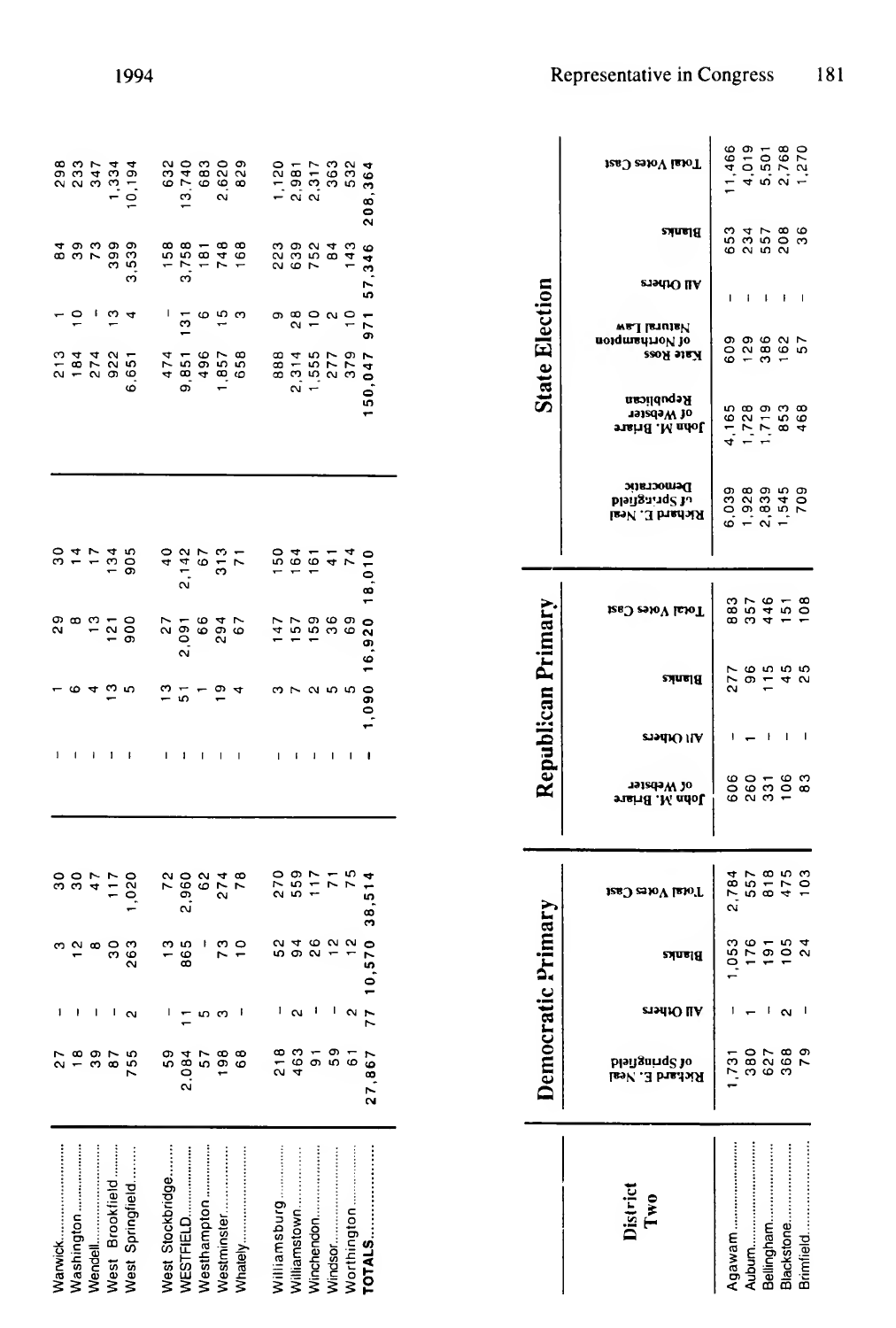| ĵ |
|---|
|   |
|   |
|   |
| l |
|   |
|   |
|   |
|   |
|   |
|   |
|   |
|   |
|   |
|   |
|   |
|   |
|   |
|   |
|   |
|   |
|   |
|   |
|   |
|   |

|                              | Democratic Primary                                            |                     |                        |                                     |                              |                   | Republican Primary |                                     |                                                      |                                            | <b>State Election</b>                        |                   |                                                                                            |                                         |
|------------------------------|---------------------------------------------------------------|---------------------|------------------------|-------------------------------------|------------------------------|-------------------|--------------------|-------------------------------------|------------------------------------------------------|--------------------------------------------|----------------------------------------------|-------------------|--------------------------------------------------------------------------------------------|-----------------------------------------|
| District<br>Two<br>continued | pjay8uµdς jo<br>Richard E. Neal                               | <b>SIMORES</b>      | ध्यप्रबाद              | <b>Total Votes Cast</b>             | of Webster<br>John M. Briare | <b>ELPERO TIV</b> | Blanks             | Total Votes Cast                    | Democratic<br>praganudg jo<br><b>Richard E. Neal</b> | Republican<br>of Webster<br>John M. Briare | wa I letutali<br>of Northampton<br>Kate Ross | <b>VII Orpers</b> | ध्यम्बद्                                                                                   | <b>Total Votes Cast</b>                 |
|                              | 09                                                            |                     |                        |                                     | 73                           |                   |                    | 106                                 | 610                                                  | 421                                        |                                              |                   |                                                                                            | 1,122                                   |
| Charlton.                    | 180                                                           |                     |                        |                                     |                              |                   | 35                 | $\frac{8}{3}$                       |                                                      |                                            |                                              |                   |                                                                                            |                                         |
| <b>CHOOPEE</b>               | 4,103                                                         | ø                   |                        | $\frac{139}{235}$<br>5,729          |                              | $\sim$            |                    | 095                                 | 1,698<br>1,693<br>1,719<br>1,719                     | 307148                                     | 17.85<br>285                                 | უ                 | 5<br>5<br>5<br>5<br>5<br>5<br>5<br>5<br>5<br>5<br>5<br>5<br>5<br>5<br>5<br>2<br>5<br>2<br> | 3.393<br>3.473<br>3.322                 |
|                              | 122                                                           |                     |                        | 181                                 |                              |                   |                    | 368                                 |                                                      |                                            |                                              |                   |                                                                                            |                                         |
|                              | 256                                                           |                     | ខ្លួនទី១               | 358                                 | 213<br>785<br>168<br>168     |                   | 353                | 220                                 |                                                      |                                            |                                              |                   |                                                                                            |                                         |
|                              |                                                               |                     |                        |                                     |                              |                   |                    |                                     |                                                      |                                            |                                              |                   |                                                                                            |                                         |
| East Longmeadow              |                                                               | ! 드                 |                        |                                     |                              |                   |                    |                                     | $35824$<br>$25924$<br>$25924$                        |                                            | ត ទី ទី ទី ឆ                                 | ്ത                | 4 9 9 19 9<br>4 9 9 19 9                                                                   | 75853<br>C353<br>C3156<br>C31           |
| Hadley                       |                                                               |                     |                        |                                     |                              |                   |                    |                                     |                                                      |                                            |                                              |                   |                                                                                            |                                         |
| lampden.                     |                                                               | $1 \quad 1 \quad 1$ |                        |                                     |                              |                   |                    |                                     |                                                      |                                            |                                              | ٠                 |                                                                                            |                                         |
| tolland                      | 8<br>8<br>8<br>8<br>8<br>8<br>8<br>8<br>8<br>8<br>8<br>8<br>1 |                     | 5942                   | a 852 38<br>885 38                  | 42925                        |                   | $-84.86$           | 88236                               |                                                      |                                            |                                              |                   |                                                                                            |                                         |
| topedale                     |                                                               |                     |                        |                                     | $\frac{1}{2}$                |                   | 85                 |                                     |                                                      |                                            |                                              |                   |                                                                                            |                                         |
|                              |                                                               |                     |                        |                                     |                              |                   |                    |                                     |                                                      |                                            |                                              |                   |                                                                                            |                                         |
| .ongmeadow.                  |                                                               | ் ல                 |                        | 241<br>808<br>750                   |                              |                   |                    |                                     |                                                      |                                            |                                              |                   |                                                                                            |                                         |
| udlow.                       |                                                               |                     |                        |                                     | 23<br>28<br>22<br>17         |                   | 9 3 4 9<br>9 3 4 9 | 833827<br>833827                    | 331788<br>231788<br>23178                            | $794$<br>$7.740$<br>$7.760$<br>$2.608$     | <b>25885</b>                                 |                   | 8<br>8 8 8 8 9 9<br>8 8 8 8 9                                                              | $2.30888$ $2.30888$ $2.30888$ $2.30888$ |
| /lendon                      | <b>25878</b><br>25847                                         |                     | 372337                 | 163                                 |                              |                   |                    |                                     |                                                      |                                            |                                              |                   |                                                                                            |                                         |
|                              | 863                                                           |                     |                        |                                     |                              |                   | 197                |                                     |                                                      |                                            |                                              |                   |                                                                                            | 8,977<br>4,784<br>4,038<br>5,025        |
|                              |                                                               |                     |                        |                                     |                              |                   | 3                  |                                     |                                                      |                                            |                                              |                   |                                                                                            |                                         |
| dillville                    | 557<br>102<br>251                                             |                     |                        |                                     | 8 2 4<br>8 9 4               |                   |                    | 635<br>885<br>687                   |                                                      | 2,7183<br>2,833<br>2,1075<br>2,102         | a a e e e e<br>Santa e e e                   |                   | 827<br>514<br>515<br>517                                                                   |                                         |
|                              |                                                               |                     |                        |                                     |                              |                   |                    |                                     |                                                      |                                            |                                              |                   |                                                                                            |                                         |
| <b>JORTHAMPTON</b>           | 400                                                           |                     | 821<br>822<br>823      | $281$<br>$7328$<br>$981$            | 156<br>368                   |                   | 7400               |                                     | 088885<br>0.08865<br>0.0985                          |                                            |                                              | ပ                 |                                                                                            |                                         |
| Dxford                       |                                                               |                     |                        |                                     |                              |                   |                    |                                     |                                                      |                                            |                                              |                   |                                                                                            | 350738<br>350738<br>44166               |
|                              |                                                               |                     |                        |                                     |                              |                   |                    |                                     |                                                      |                                            |                                              |                   |                                                                                            |                                         |
|                              |                                                               |                     |                        |                                     |                              |                   |                    |                                     |                                                      |                                            | 2990745<br>29907                             |                   | 25182<br>25182                                                                             |                                         |
| Southbridge                  |                                                               |                     |                        |                                     |                              |                   |                    |                                     |                                                      |                                            |                                              |                   |                                                                                            |                                         |
|                              | 8<br>8 8 8 8 8<br>8 8 8 8 8                                   |                     | <b>223277</b><br>22257 | 0 2 4 2 6<br>0 0 0 0 0<br>0 0 1 1 0 | 252755<br>25275              |                   | <b>88788</b>       | 0 8 9 9 5<br>0 8 9 9 0<br>0 8 0 0 0 | 239<br>215<br>215<br>216<br>216                      | $0.48502$<br>$0.49502$<br>$0.7507$         |                                              |                   |                                                                                            |                                         |
|                              |                                                               |                     |                        |                                     |                              |                   |                    |                                     |                                                      |                                            | 1,855<br>151                                 |                   | 2,616<br>182                                                                               | 39,240<br>3,289                         |
|                              | 6,814<br>168                                                  |                     | 3,888                  | 10,703                              | $1,198$<br>170               |                   | 723<br>84          | 1,921<br>254                        | 22,397<br>1,848                                      | $12.372$<br>1,108                          |                                              |                   |                                                                                            |                                         |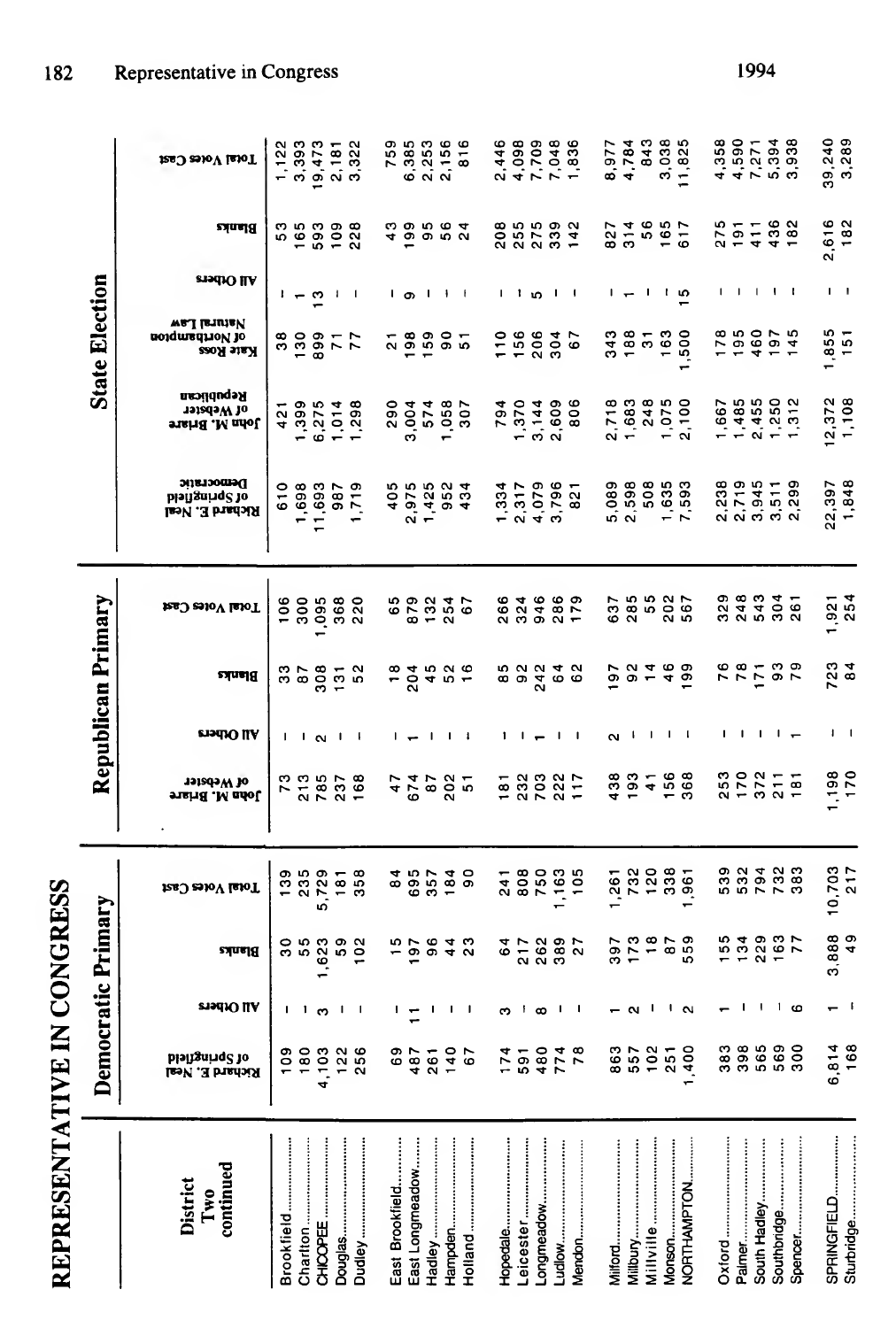| of Clinton<br>87533<br>bnomyaR .M Abrus q<br>סן אסיבפאני<br>22<br>22<br>22<br>nevillu2'O nival | <i>і</i> порылацу зо<br>John Walsh |                                  |                  |                                                        |                             | Republican Primary                   |                                 |
|------------------------------------------------------------------------------------------------|------------------------------------|----------------------------------|------------------|--------------------------------------------------------|-----------------------------|--------------------------------------|---------------------------------|
|                                                                                                |                                    |                                  |                  |                                                        |                             |                                      |                                 |
|                                                                                                |                                    | ऽतृप्रबाद्य<br><b>SIPITO ITV</b> | Total Votes Cast | Amqsmanys Jo<br>Peter Blute                            | <b>SJPITO ITV</b>           | <b>sanal</b> d                       | Total Votes Cast                |
|                                                                                                |                                    | Ξ<br>t                           |                  | $\frac{8}{2}$                                          | t                           |                                      |                                 |
|                                                                                                |                                    | $\ddot{ }$                       |                  |                                                        | ı                           |                                      |                                 |
|                                                                                                | 88874                              | $\infty$                         |                  | 0 9 9 9<br>0 <del>9</del> 9 9<br>0 – 9 9               |                             | 8<br>8<br>8<br>8<br>8<br>8<br>8<br>8 |                                 |
|                                                                                                |                                    | 151                              |                  |                                                        | ľ                           |                                      |                                 |
| .084                                                                                           |                                    |                                  |                  |                                                        | ı                           |                                      | <b>225588</b><br>22558          |
| 554                                                                                            |                                    |                                  |                  |                                                        |                             |                                      | 799927<br>799927<br>79997       |
|                                                                                                | $481$<br>$291$                     |                                  |                  |                                                        | Ï                           |                                      |                                 |
|                                                                                                | $66$<br>148                        | 8245<br>8245                     |                  |                                                        | ï                           |                                      |                                 |
|                                                                                                |                                    | 2                                |                  | $5727$<br>$5727$<br>$597$                              |                             |                                      |                                 |
|                                                                                                |                                    | 128                              |                  |                                                        |                             |                                      |                                 |
|                                                                                                |                                    |                                  |                  | 380                                                    |                             |                                      |                                 |
|                                                                                                |                                    |                                  |                  |                                                        |                             |                                      |                                 |
|                                                                                                |                                    |                                  |                  |                                                        |                             |                                      | 0.85<br>0.4409<br>0.859         |
|                                                                                                |                                    |                                  |                  |                                                        |                             |                                      |                                 |
|                                                                                                |                                    |                                  |                  |                                                        |                             |                                      |                                 |
| 55788<br>25877<br>n 222 212 22<br>222 223 224                                                  | 289200<br>136                      | 88875<br>$\sim$                  |                  | 185<br>1988<br>1974<br>1975<br>2083<br>0.2094<br>2.004 | 84<br>8665<br>84 - 8<br>527 | ოი                                   | <b>22782</b><br>22782<br>218872 |

 $\begin{array}{r} 3.6881 \\ 1.5651 \\ 5.294 \\ 6.294 \\ 211.922 \end{array}$  $\frac{66}{198}$  $28402$ <br> $2932$ 11,799  $.46$  $\mathbf{I}$  $\overline{1}$  $\mathbf{I}$  $\overline{1}$  $\mathbf{I}$  $\overline{\phantom{a}}$  $\frac{8}{1} \cdot \frac{3}{4} \cdot \frac{3}{4}$  $1580$ <br> $1580$ <br> $210$ 10.167  $1,402$ <br> $1,593$ <br> $181$ 1,006 2,259<br>3,106 72.732  $\frac{1}{2}$ , 337<br>2, 031<br>325  $2,392$ <br>  $1,033$ <br>  $2,565$ <br>  $2,806$ <br>  $117,178$  $145$ <br>98 281<br>785<br>15,308 32346  $3000000000$ 4,543  $\frac{1}{4}$ 28<br>29<br>29<br>29  $\boldsymbol{\sim}$  $\mathbf{I}$  $\mathbf{I}$ ï  $\mathbf{I}$  $\leftarrow$   $\perp$  $\frac{1}{2}$  $\begin{array}{r} 104 \\ 70 \\ 211 \\ 602 \\ 10,754 \end{array}$  $222$ <br> $376$ <br> $40$ 281<br>479<br>57 864<br>1524<br>1575<br>1675<br>16903  $796$ 11.385 82832  $\ddot{4}$ ဖ  $\overline{\phantom{a}}$  $\overline{\phantom{a}}$ ł  $\bar{1}$  $\bar{1}$  $\bar{1}$  $\begin{array}{c} 197 \\ 383 \\ 41 \end{array}$ 277<br>1545<br>454 25.472 Uxbridge....... Sutton<sub>-</sub> Wales......

3,034<br>3,956<br>573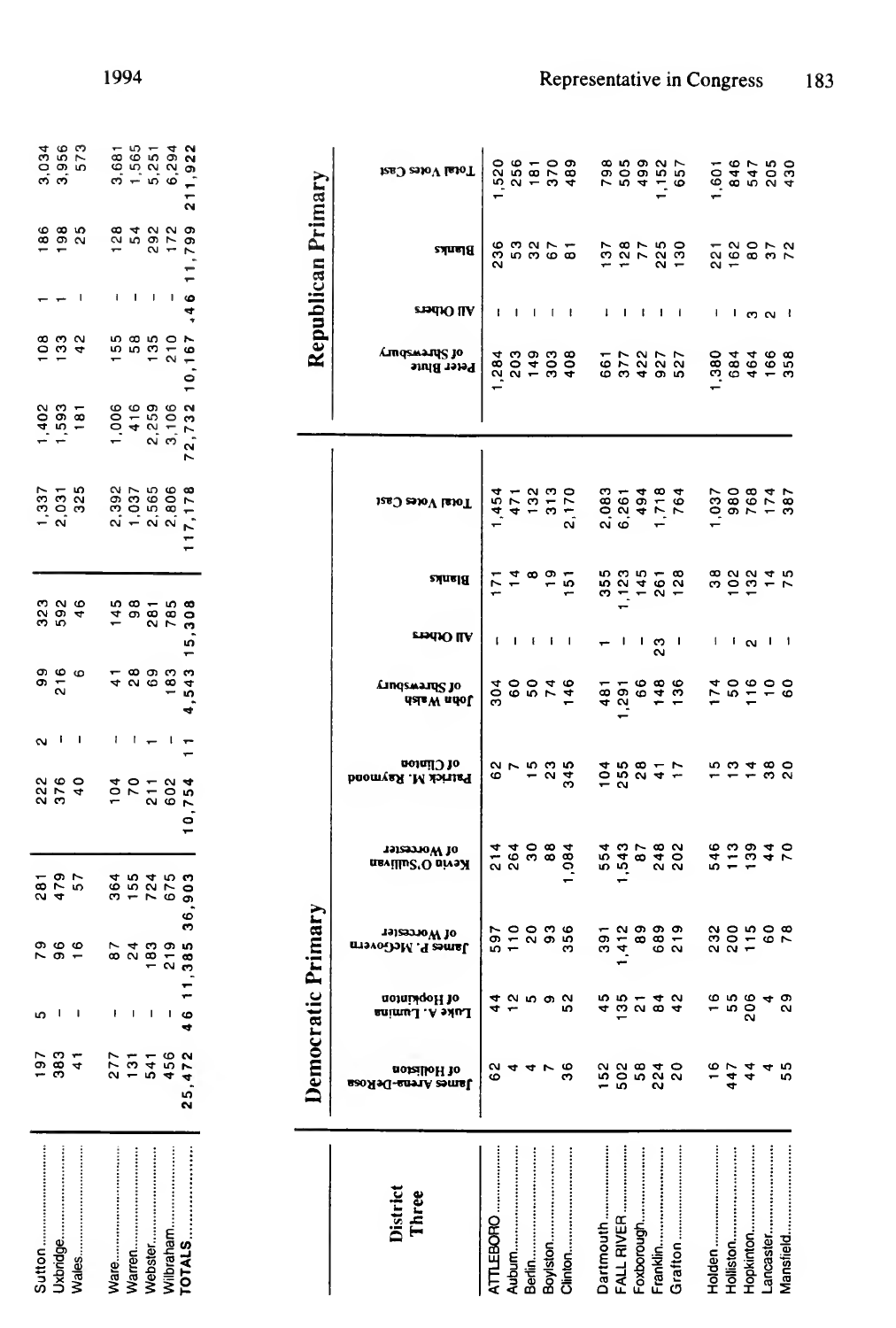| REPRESENTATIVE IN CONGRESS     |                                   |                                |                                   |                                          |                                        |                             |                          |                  |                                  |                                         |                          |                    |                           |
|--------------------------------|-----------------------------------|--------------------------------|-----------------------------------|------------------------------------------|----------------------------------------|-----------------------------|--------------------------|------------------|----------------------------------|-----------------------------------------|--------------------------|--------------------|---------------------------|
|                                |                                   |                                | Democratic Primary                |                                          |                                        |                             |                          |                  |                                  |                                         |                          | Republican Primary |                           |
| District<br>Three<br>continued | oorailoH 10<br>James Arena-DeRosa | ao Hopkinton<br>Luke A. Lumina | of Worcester<br>James P. McGovern | Jaisaano M Jo<br><b>Revillu2'O nivel</b> | of Clinton<br><b>bnomyaA</b> .M abrued | AmqsmarqS Jo<br>John Walsh  | азчю пу                  | ञण्गाप्          | Total Votes Cast                 | ámqsмалqs J0<br>Peter Blute             | spqtQ IIV                | ध्यमम्             | $\Gamma$ otal Votes Cast  |
|                                |                                   |                                |                                   |                                          |                                        | ິສ                          | ι                        |                  |                                  | 416                                     |                          |                    |                           |
|                                | $\frac{2}{4}$                     |                                | 267                               |                                          |                                        |                             |                          |                  |                                  |                                         |                          |                    |                           |
| North Attleborough             | 47                                |                                |                                   |                                          |                                        |                             | LΝ                       |                  |                                  |                                         | ്ശ                       |                    |                           |
|                                | $35 - 7$                          | $8.84 + 0.4$                   |                                   |                                          | $38 - 2$                               | ខ្លួកន                      | $\overline{\phantom{a}}$ | 8833.8<br>8833.9 | 85088<br>85088<br>8508           | 038<br>03857<br>0385                    | - 1                      | 88864              | 3<br>2003<br>2003<br>2003 |
| Northbridge                    |                                   |                                |                                   |                                          |                                        |                             |                          |                  |                                  |                                         |                          |                    |                           |
|                                |                                   |                                | 205<br>225<br>5<br>5<br>5<br>5    | 7146046                                  | $\overline{\phantom{a}}$               |                             | $\overline{\phantom{a}}$ |                  |                                  |                                         |                          |                    |                           |
|                                |                                   |                                |                                   |                                          |                                        | 47                          | 1                        |                  |                                  | 239                                     | ı                        |                    | 283                       |
|                                | ត                                 |                                |                                   |                                          |                                        |                             | ı                        |                  |                                  |                                         |                          |                    |                           |
|                                |                                   |                                |                                   |                                          |                                        | $\frac{1}{4}$ $\frac{1}{6}$ |                          |                  |                                  |                                         |                          |                    |                           |
|                                |                                   | <b>은 ~ ㄷ 은 없</b>               | 82828                             | 35588                                    | 5007                                   |                             |                          | 52225<br>2010    | 225522<br>2011<br>2012<br>2022   | $18300$<br>$-250$                       | $\sqrt{2}$               | 42655              | $783$<br>$787$<br>$774$   |
|                                |                                   |                                |                                   |                                          |                                        |                             |                          |                  |                                  |                                         | $\overline{\phantom{a}}$ |                    |                           |
|                                | 4 9 10 0<br>4 9 10 0              |                                |                                   |                                          |                                        | 44                          |                          |                  |                                  |                                         |                          |                    |                           |
|                                |                                   |                                |                                   |                                          |                                        |                             |                          |                  |                                  |                                         | ١                        | 0.8857             | a 2<br>8<br>8<br>8<br>8   |
|                                |                                   |                                |                                   |                                          | 21<br>20<br>20                         |                             | $\alpha - \varpi$        |                  |                                  |                                         |                          |                    |                           |
|                                |                                   |                                |                                   |                                          |                                        |                             |                          |                  |                                  |                                         | ە ا                      |                    |                           |
| Swansea                        |                                   |                                |                                   |                                          | $\bullet$                              |                             |                          | ទី១និងមូ         | 3,166<br>41788<br>1,858<br>1,890 | 8 1 1 1 1 0<br>5 1 0 1 1 0<br>5 0 1 1 0 | J.                       |                    | 296                       |
| <b>Nest Boylston</b>           | $37 + 25$ e a                     | 89835                          | 9872545<br>57745                  | 등 요 명 모 모<br>등 요 명 모 모                   | $\overline{28}$                        | 4 8 9 4 5 8<br>4 8 9 4 5 8  |                          |                  |                                  |                                         | $\overline{\phantom{a}}$ |                    | 581                       |
|                                |                                   |                                |                                   |                                          |                                        |                             |                          |                  |                                  |                                         |                          |                    | .071                      |
| Westborough                    |                                   |                                |                                   |                                          | 56                                     |                             |                          |                  |                                  | 932<br>328                              |                          |                    |                           |
| Westport                       |                                   |                                |                                   |                                          |                                        |                             |                          |                  |                                  |                                         |                          | 135<br>197         | 399                       |
| <b>NORCESTER</b>               |                                   |                                | $\frac{32}{336}$                  |                                          |                                        | ត្ត<br>ភូមិ<br>សូ           | ' ဇ                      | $480$<br>$780$   | 740<br>1.353<br>16,940           | 3,782                                   | 107                      |                    | 4,696                     |
|                                | 22<br>223<br>23                   |                                |                                   | 00335<br>00336<br>003                    | 49.2                                   | 5                           |                          | Ŧ                | 485                              | 418                                     |                          | 3                  | 507                       |
|                                | 3,038                             | ភិគន្លងក្នុ                    | 202<br>13,603                     | 17,619                                   | 1,847                                  | 8,030                       | $\ddot{\phantom{0}}$     | 5,540            | 51,611                           | 21,125                                  | 125                      | 3,992              | 25,242                    |

184 Representative in Congress

j.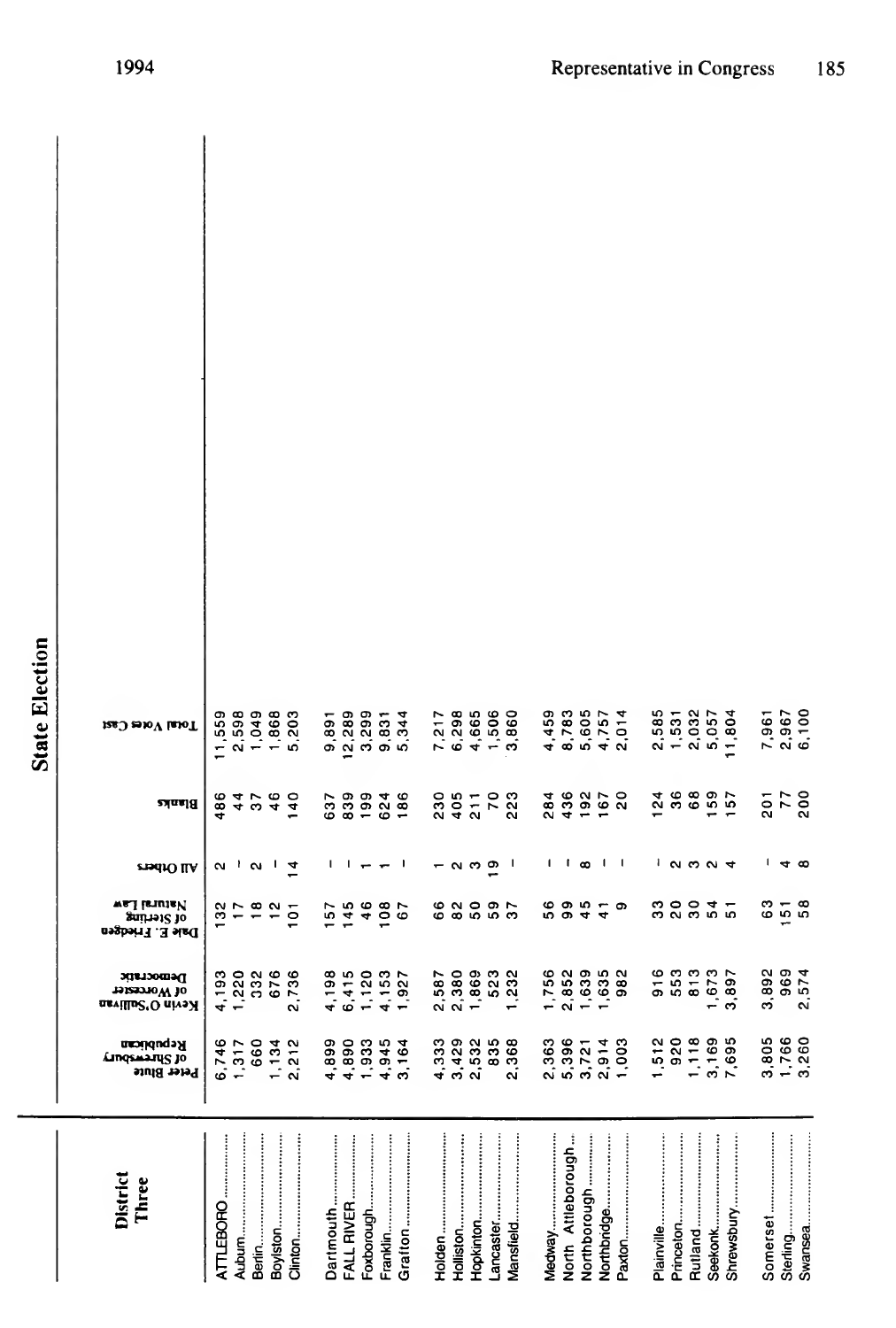REPRESENTATIVE IN CONGRESS

| <b>State Election</b> | Total Votes Cast                                    | 2,515<br>3,093 |                      |             |            | 882<br>88320<br>9834<br>984 |                                   | 220,233       |
|-----------------------|-----------------------------------------------------|----------------|----------------------|-------------|------------|-----------------------------|-----------------------------------|---------------|
|                       | <b>system</b>                                       | 84<br>84       |                      |             |            | 01<br>0002<br>0007          |                                   | 8,198         |
|                       | <b>SIMPO ITV</b>                                    |                |                      |             |            | 3                           |                                   |               |
|                       | wa I terutaki<br>Sunang Jo<br>Dale E. Friedgen      |                | <u>ន</u><br>ឧ        | 66          | $^{\circ}$ | 345<br>49                   |                                   | 2,375 161     |
|                       | Democratic<br>ntestoW 10<br><b>TRAILIUS O TIVON</b> |                | 878<br>1,134         |             |            |                             | 2.327<br>2.227<br>25,797<br>1.621 | 93,689        |
|                       | Republican<br>Amqsmangs Jo<br>Peter Blute           |                | 1,529<br>1,887       |             |            |                             | 3,793<br>2,804<br>1,967<br>1,967  | 15,810        |
|                       | District<br>Three<br>continued                      |                | <b>Nest Boylston</b> | Nestborough |            | WORCESTER                   |                                   | <b>COTALS</b> |

|                           | Total Votes Cast               | $3,775$<br>$7,621$<br>$7,7965$<br>$7,7965$<br>$7,7965$ |           |   |                                     |                |
|---------------------------|--------------------------------|--------------------------------------------------------|-----------|---|-------------------------------------|----------------|
|                           | एण्ड                           |                                                        |           |   | 245<br>247582<br>247447<br>24747    |                |
|                           | уп очрец                       | 43                                                     |           |   | N                                   | $\overline{1}$ |
| State Election            | рсшос<br>an jo<br>Barney Frank |                                                        |           |   | 2.986<br>0.1405<br>0.1405<br>0.1409 |                |
|                           | ποιει Vote<br>ນຮອງ s           |                                                        |           |   | <b>200234</b><br>200834             |                |
| enublican Primar          | ទាបចន្ទ្រ                      |                                                        |           |   | <b>222333</b>                       |                |
|                           | ни очн                         | œ                                                      |           |   |                                     | თ              |
|                           | aoitenimoV oV                  |                                                        | Ï         | I | Ï                                   | t              |
|                           | 15E.) S<br>υο γιατ             |                                                        |           |   | 8100444<br>1800444<br>81044         |                |
|                           | ञयजव                           | $\frac{9}{4}$                                          | $\bullet$ |   | 582                                 |                |
|                           | <b>PUCKER</b>                  | Í                                                      |           | ï |                                     | ĭ              |
| <b>Pemocratic Primary</b> | of Quincy<br>Denise B. Ham     |                                                        |           |   | 127557                              |                |
|                           | uoswaN Jo<br>Barney Frank      |                                                        |           |   | 854<br>1207<br>6.078<br>6.088       |                |
|                           | District<br>Four               |                                                        |           |   |                                     |                |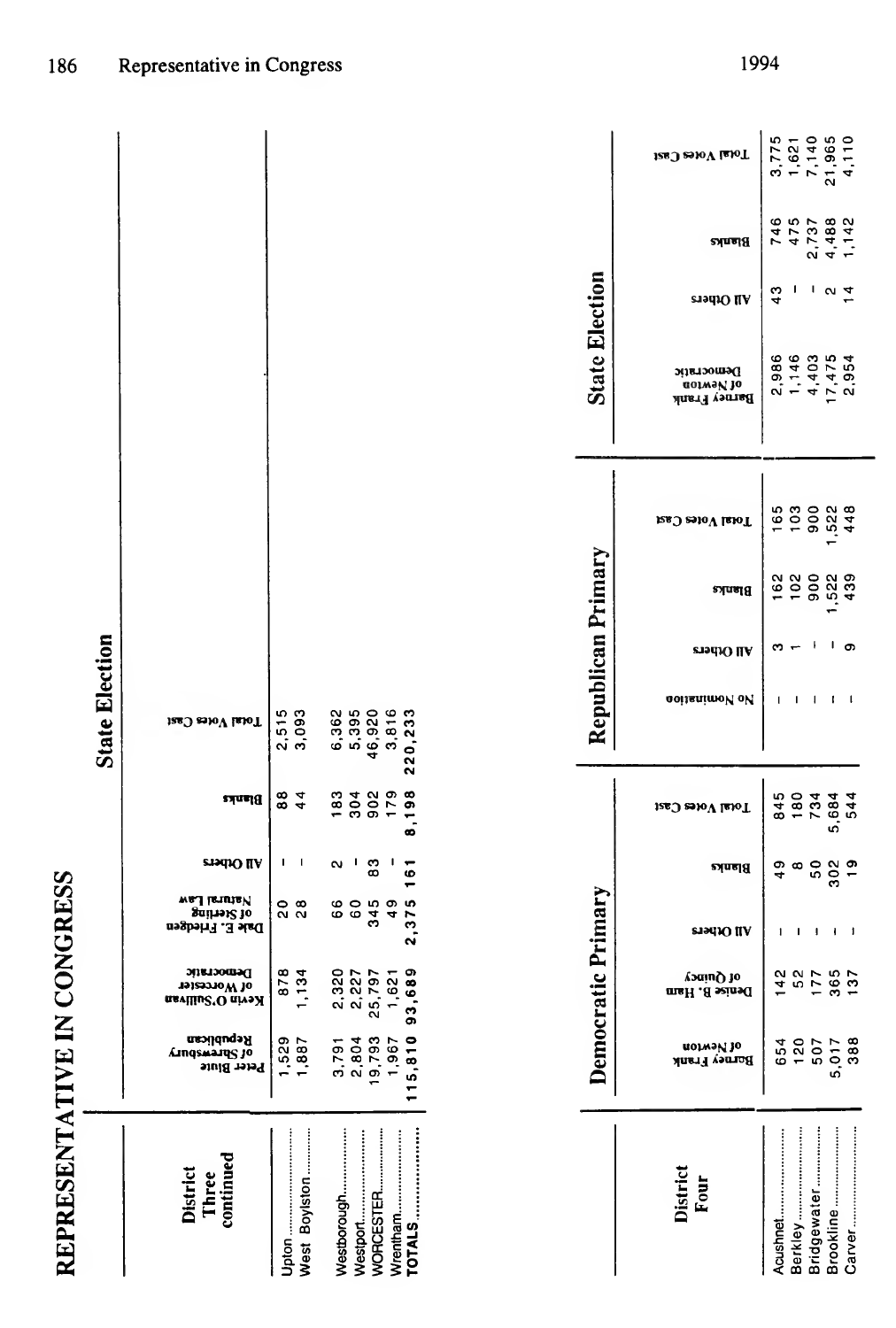|                  | 885 486<br>885 486         | 27829<br>27829         | 74645<br>00479                                                                                                                                                                                                       | 110861-00<br>010801-00<br>000000                              | ' ဒီ့          | 027845                           | 000007<br>000007            |                                                     | $\frac{1}{2}$ - $\frac{5}{2}$ |                                                                   |                                             |
|------------------|----------------------------|------------------------|----------------------------------------------------------------------------------------------------------------------------------------------------------------------------------------------------------------------|---------------------------------------------------------------|----------------|----------------------------------|-----------------------------|-----------------------------------------------------|-------------------------------|-------------------------------------------------------------------|---------------------------------------------|
| East Bridgewater |                            |                        |                                                                                                                                                                                                                      |                                                               |                |                                  |                             |                                                     |                               |                                                                   |                                             |
|                  |                            |                        |                                                                                                                                                                                                                      |                                                               | 1 ல            |                                  |                             |                                                     |                               |                                                                   |                                             |
|                  |                            |                        |                                                                                                                                                                                                                      |                                                               |                |                                  |                             | $1.59014$<br>$1.59014$<br>$1.6014$<br>$1.4$         |                               | $\begin{array}{c} 0.76 \\ -0.04 \\ -0.04 \\ -0.04 \\ \end{array}$ | 2123534<br>2123538<br>225538                |
| FALL RIVER       |                            |                        |                                                                                                                                                                                                                      |                                                               |                |                                  |                             |                                                     |                               |                                                                   |                                             |
|                  |                            |                        |                                                                                                                                                                                                                      |                                                               |                |                                  |                             |                                                     |                               |                                                                   |                                             |
|                  |                            |                        |                                                                                                                                                                                                                      |                                                               |                |                                  |                             |                                                     |                               |                                                                   |                                             |
|                  |                            |                        |                                                                                                                                                                                                                      |                                                               |                |                                  |                             |                                                     |                               |                                                                   |                                             |
|                  | 0.4452<br>0.4452<br>0.4452 | <b>94985</b><br>94988  | 8<br>8 4 5 8 8<br>8                                                                                                                                                                                                  |                                                               | 50<br>50       | 0000100<br>0000100<br>000001     | 000004<br>000000<br>0000    |                                                     | 00000                         |                                                                   |                                             |
|                  |                            |                        |                                                                                                                                                                                                                      |                                                               |                |                                  |                             |                                                     |                               | 0.387<br>1774<br>1774<br>1154                                     |                                             |
|                  |                            |                        |                                                                                                                                                                                                                      |                                                               |                |                                  |                             |                                                     |                               |                                                                   |                                             |
|                  |                            |                        |                                                                                                                                                                                                                      |                                                               |                |                                  |                             |                                                     |                               |                                                                   |                                             |
|                  |                            |                        |                                                                                                                                                                                                                      |                                                               |                |                                  |                             |                                                     |                               |                                                                   |                                             |
|                  |                            | 82386                  |                                                                                                                                                                                                                      | 0 1 9 9 9<br>0 4 9 9 9<br>0 9 0 9 9                           |                | 00900<br>00900<br>0099           | 130000                      |                                                     |                               |                                                                   |                                             |
| Mattapoisett     |                            |                        |                                                                                                                                                                                                                      |                                                               | $\frac{1}{9}$  |                                  |                             |                                                     |                               |                                                                   |                                             |
|                  |                            |                        |                                                                                                                                                                                                                      |                                                               |                |                                  |                             | 3896 25<br>2345 26<br>234 - 24                      | 170                           | 19540                                                             | 495<br>427 0 50<br>6 7 0 10<br>6 10 10      |
|                  |                            |                        |                                                                                                                                                                                                                      |                                                               |                |                                  |                             |                                                     |                               |                                                                   |                                             |
| NEW BEDFORD.     |                            |                        |                                                                                                                                                                                                                      |                                                               |                |                                  |                             |                                                     | ່ສ                            |                                                                   |                                             |
|                  | 337<br>3383<br>93838       |                        |                                                                                                                                                                                                                      | $7.85$<br>$7.838$<br>$1.838$<br>$1.838$<br>$1.838$<br>$1.809$ |                |                                  | $482$<br>$1,390$<br>$4,066$ | 2.267<br>2.2083<br>2.2083<br>2.303                  |                               |                                                                   | 3,365<br>3,612<br>3,5,716<br>5,160          |
|                  |                            |                        |                                                                                                                                                                                                                      |                                                               | $\overline{a}$ |                                  |                             |                                                     |                               |                                                                   |                                             |
|                  |                            |                        |                                                                                                                                                                                                                      |                                                               |                |                                  | 59<br>521                   |                                                     |                               |                                                                   |                                             |
|                  |                            |                        |                                                                                                                                                                                                                      |                                                               |                |                                  |                             |                                                     |                               |                                                                   |                                             |
|                  | 38852                      | 270                    | ၁<br>၁ - ၁ - ၁ - ၁<br>၁                                                                                                                                                                                              | <b>222464</b><br>222464                                       |                |                                  |                             |                                                     |                               |                                                                   |                                             |
|                  |                            |                        |                                                                                                                                                                                                                      |                                                               |                |                                  |                             |                                                     |                               |                                                                   |                                             |
|                  |                            |                        |                                                                                                                                                                                                                      |                                                               |                |                                  |                             |                                                     |                               |                                                                   |                                             |
|                  |                            | 26<br>33               |                                                                                                                                                                                                                      |                                                               |                | 757847<br>757847                 | 200227<br>200224            |                                                     | 5                             | 1<br>1985<br>1988<br>1988                                         |                                             |
| Rochester        |                            |                        |                                                                                                                                                                                                                      |                                                               |                |                                  |                             |                                                     |                               |                                                                   | $6.139$<br>$-1.369$<br>$-4.376$<br>$-6.376$ |
|                  | 000070<br>000770<br>00077  |                        |                                                                                                                                                                                                                      |                                                               | ខ              |                                  |                             |                                                     | 67                            |                                                                   |                                             |
|                  |                            |                        |                                                                                                                                                                                                                      |                                                               |                |                                  |                             |                                                     |                               |                                                                   |                                             |
|                  |                            | 11801<br>11801<br>1181 | $\overset{\bullet}{\phantom{\sigma}}\overset{\bullet}{\phantom{\sigma}}\overset{\bullet}{\phantom{\sigma}}\overset{\bullet}{\phantom{\sigma}}\overset{\bullet}{\phantom{\sigma}}\overset{\bullet}{\phantom{\sigma}}$ |                                                               |                |                                  |                             |                                                     | 325                           |                                                                   |                                             |
|                  |                            |                        |                                                                                                                                                                                                                      |                                                               |                |                                  |                             |                                                     |                               |                                                                   |                                             |
|                  |                            |                        |                                                                                                                                                                                                                      |                                                               |                |                                  | 222222<br>22222<br>22222    | $1.695$<br>$6.491$<br>$6.498$<br>$7.877$<br>$7.877$ |                               | 641<br>1,410<br>1,561<br>1,716                                    | 212222<br>20222<br>20222                    |
| West Bridgewater |                            |                        |                                                                                                                                                                                                                      |                                                               |                |                                  |                             |                                                     |                               |                                                                   |                                             |
|                  | 262<br>43,865              | 7,278                  | 20<br>3,985 55,142                                                                                                                                                                                                   |                                                               |                | $8$ 608 616<br>269 24,374 24,643 |                             | 1,847<br>168,942                                    | ာ ၁<br>၁<br>၁                 | 1,129<br>58,940                                                   | 3,069<br>228,735                            |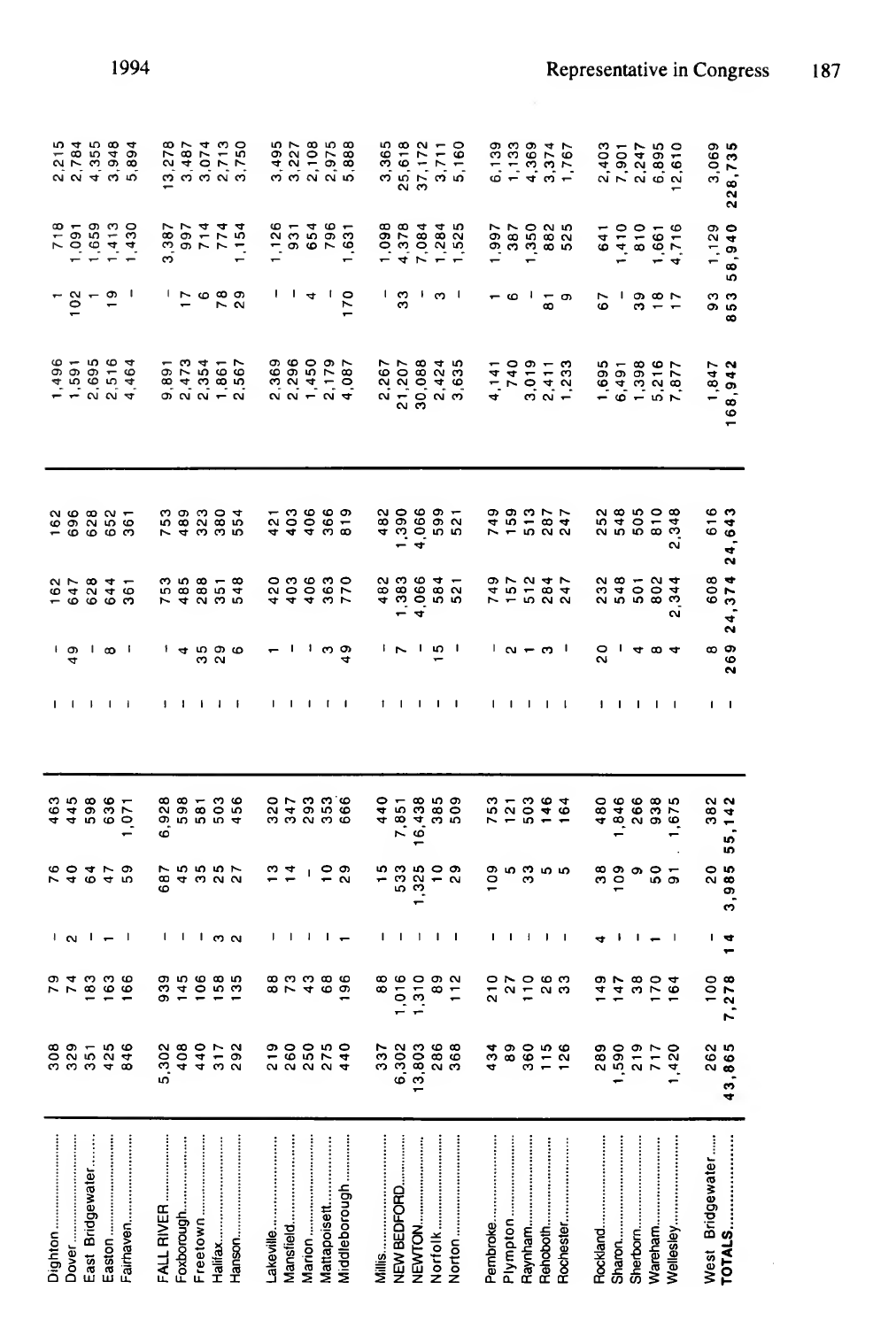|                  |                                                             | Democratic Primary          |                          |                             |                     |                                |                           | Republican Primary        |                                       |                                                                                         | <b>State Election</b>                              |           |                      |                                                         |
|------------------|-------------------------------------------------------------|-----------------------------|--------------------------|-----------------------------|---------------------|--------------------------------|---------------------------|---------------------------|---------------------------------------|-----------------------------------------------------------------------------------------|----------------------------------------------------|-----------|----------------------|---------------------------------------------------------|
| District<br>Five | <b>Pwell</b> 10<br>nadsoM .T nimaM                          | рэмо 1 јо<br>naioO. LeamodT | <b>VII Orbers</b>        | ऽत्रपद्यञ्च                 | Total Votes Cast    | вэсци у јо<br>David E. Coleman | <b>SISHIO IIV</b>         | <b>Elanks</b>             | Total Votes Cast                      | Democratic<br>of Lowell<br>nadsoM. T nirnaM                                             | Republican<br>David E. Coleman<br>David E. Coleman | srayo IIV | ध्यम्बद्             | Total Votes Cast                                        |
|                  |                                                             | $\frac{7}{11}$              | ო                        |                             | 1,095               |                                | s                         |                           |                                       |                                                                                         | 2,597                                              |           |                      |                                                         |
|                  |                                                             |                             |                          |                             | 2,107               |                                |                           |                           |                                       |                                                                                         |                                                    |           |                      |                                                         |
| Ashland          | 8645888                                                     | 307<br>2045                 | -1                       | 1552<br>1552                | 189                 | <b>25485</b><br>25485          |                           | 585758<br>58575           | 1,144<br>2,185<br>483                 |                                                                                         | 1,657<br>1,585                                     |           | 888821<br>8888       | 8,648<br>13,954<br>5,344                                |
|                  |                                                             |                             |                          |                             |                     |                                |                           |                           |                                       |                                                                                         |                                                    |           |                      |                                                         |
|                  |                                                             |                             | ്ത                       |                             | 308<br>2.371        |                                | $\frac{1}{4}$             |                           | 261<br>630                            | $\begin{array}{c} 476 \\ 8.502 \\ 8.729 \\ 6.729 \\ 7.75 \\ 8.75 \\ \hline \end{array}$ | 494<br>1857                                        |           |                      | 1,869<br>13.654                                         |
| <b>Bolton</b>    | 164                                                         |                             |                          |                             |                     |                                |                           |                           |                                       |                                                                                         |                                                    |           |                      |                                                         |
| Boxborough       | 151                                                         | 234997                      | $\mathbf{1}$             | <b>으음결음</b> 드               | 206<br>195          | $1500$<br>$1500$<br>$150$      |                           | 7570                      |                                       |                                                                                         | 802<br>569<br>787                                  |           | $102$<br>$727$       |                                                         |
|                  |                                                             |                             | ഻഻഻഻഻                    |                             | 530                 |                                | $\mathbf{I}$              |                           |                                       |                                                                                         |                                                    |           |                      |                                                         |
|                  |                                                             |                             |                          |                             |                     |                                |                           |                           |                                       |                                                                                         |                                                    |           |                      |                                                         |
|                  | $417$<br>$936$<br>$935$                                     |                             |                          |                             | 2,699<br>1,333      | 773                            |                           | 349                       | 222222                                |                                                                                         | 4,002<br>2,396                                     |           | 708                  | $1.766$<br>$-2.369$<br>$-2.369$<br>$-4.292$<br>$-6.492$ |
|                  |                                                             |                             |                          | 416                         |                     |                                |                           |                           |                                       |                                                                                         |                                                    |           |                      |                                                         |
| Dunstable        |                                                             |                             |                          |                             |                     |                                |                           |                           |                                       |                                                                                         |                                                    |           |                      |                                                         |
|                  | <sub>ភូមិ</sub><br>ភូមិ មិន<br>ភូមិ មិន                     | 574 58 59<br>54 58 59       |                          | $\frac{3}{3}$               | 5,139<br>251<br>460 | 19<br>03<br>194                | $\frac{1}{2}$             | <b>គ្គី ភ្នំ</b>          | 011825<br>1955<br>1955                |                                                                                         | $2.7820$<br>$-2.7800$<br>$-2.7800$<br>$-2.7800$    |           | 54 97 98<br>54 97 98 | 0.523<br>1.0504<br>0.517<br>0.621                       |
| Harvard          |                                                             |                             | $\blacksquare$           | $\frac{9}{6}$               | 240<br>815          | 241                            | $\overline{\phantom{a}}$  | $102$<br>$29$             |                                       |                                                                                         |                                                    |           |                      |                                                         |
|                  |                                                             |                             | $\overline{\phantom{a}}$ |                             |                     | 483                            |                           |                           |                                       |                                                                                         |                                                    |           |                      |                                                         |
|                  |                                                             |                             |                          |                             | 92                  |                                |                           |                           |                                       |                                                                                         |                                                    |           |                      |                                                         |
|                  |                                                             | 21<br>935                   |                          | 896                         | 5,351               |                                |                           | 462                       |                                       | 39.3<br>8.33<br>8                                                                       | 281<br>2,455<br>31                                 |           |                      |                                                         |
|                  |                                                             |                             |                          |                             | $74$<br>$412$       |                                | $\mathbf{1}$              |                           |                                       |                                                                                         |                                                    |           |                      |                                                         |
| Littleton        | $\begin{array}{c} 64 \\ 3.520 \\ 3.520 \\ 7.41 \end{array}$ | $-57$<br>$2.824$            |                          | " <sub>25</sub><br>25<br>25 |                     | 557288                         |                           | 89<br>765                 | $123 - 82$<br>$123 - 82$<br>$22 - 82$ |                                                                                         | 7007                                               |           | $58 - 52$            | $735$ $12,015$ $3,347$ $23,779$                         |
|                  |                                                             |                             |                          |                             | 11,337              |                                |                           |                           |                                       | $2,167$<br>17,061                                                                       |                                                    | C         |                      |                                                         |
|                  |                                                             |                             |                          |                             | ۴                   |                                |                           |                           |                                       | 5                                                                                       | 5                                                  |           |                      |                                                         |
| WARLBOROUGH.     |                                                             |                             |                          |                             |                     |                                | ი თ ∣                     |                           |                                       |                                                                                         |                                                    | ໍ້        |                      |                                                         |
|                  | 1,275<br>5.637<br>3.637                                     | 326<br>142                  |                          | 1498022                     | 1,747<br>712        | 644<br>307                     |                           | <b>2</b> 85 86<br>2 85 86 | 2824<br>964                           |                                                                                         |                                                    |           | 825<br>8582<br>8562  |                                                         |
|                  |                                                             | $.104$<br>76                |                          |                             | 5,602<br>407        | $142$<br>401                   |                           |                           | 727                                   |                                                                                         |                                                    |           |                      |                                                         |
|                  |                                                             |                             |                          |                             |                     |                                | <b>'</b> ട                |                           | 626                                   | 8.084<br>0.935<br>0.0.95<br>0.0.95                                                      | 009<br>1.043<br>1.297                              |           |                      | $1.930$<br>$1.489$<br>$1.489$<br>$1.489$<br>$3.830$     |
|                  |                                                             |                             |                          |                             |                     |                                |                           |                           |                                       |                                                                                         |                                                    |           |                      |                                                         |
| Southborough     | 216<br>325                                                  | 6 1<br>6 1                  |                          | $\frac{2}{4}$               | 294<br>419          | 201<br>347                     | $\mathbf{f} = \mathbf{I}$ | $66$<br>114               | 267<br>461                            | 1,265<br>2,106                                                                          | 611<br>1.266                                       |           | 80<br>203            | 1,956<br>3,576                                          |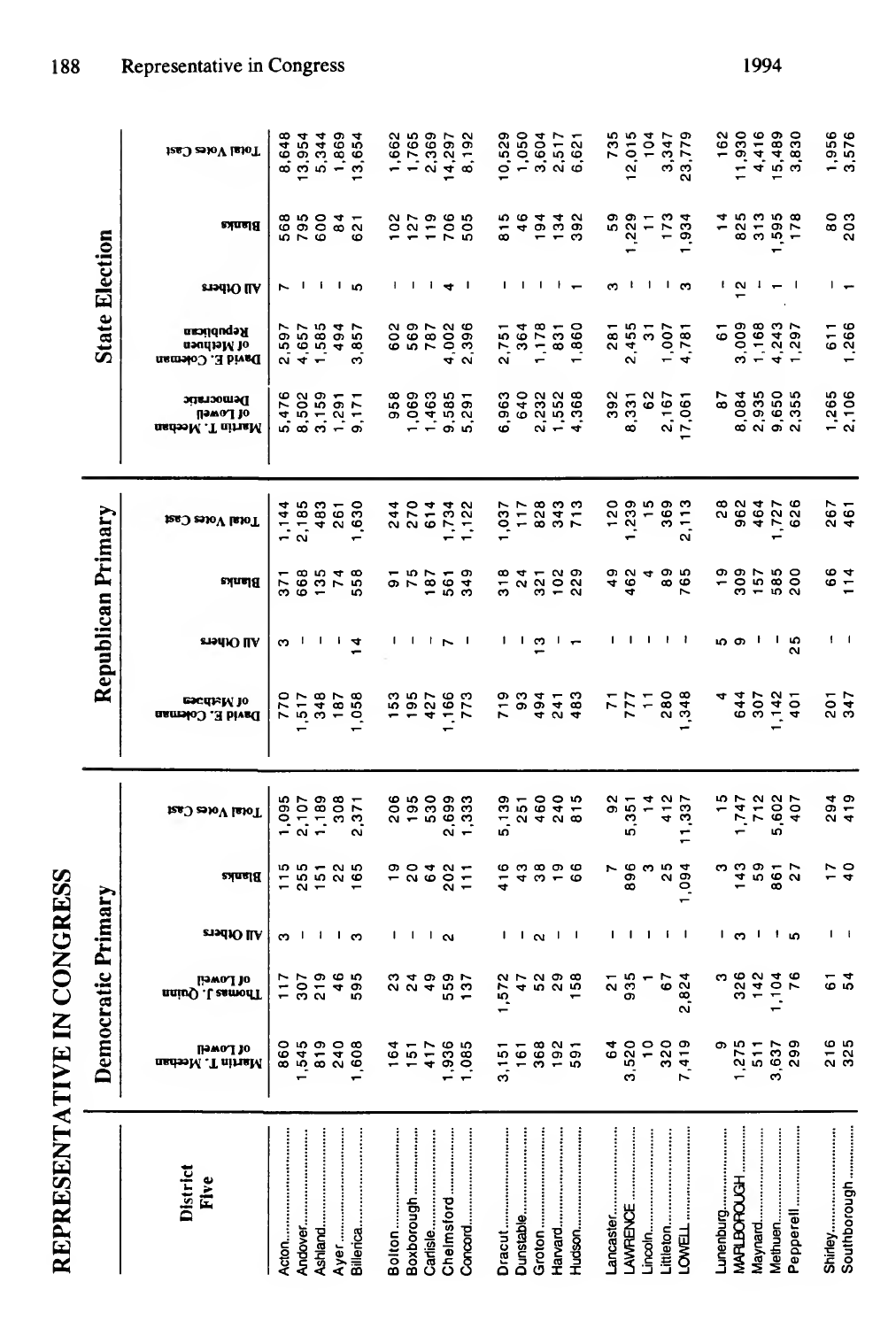| $\mathbf{58}$<br>266<br>537<br>2.001 | 710<br>258 | $\frac{1}{2}$ | 281   | 895<br>1904<br>1908<br>1903<br>1903 | 254<br>610<br>17,395<br>17,395<br>35<br>55<br>768 |        | 128<br>1882<br>262<br>9 4 9<br>9 9 9<br>9 9 9 | តិ<br>មិន<br>មិន<br>376<br>979<br>25,957<br>25,957 | 2,183<br>3,716<br>4,928<br>$\begin{array}{c} 1.715 \\ 4.387 \\ 7.581 \end{array}$ | 954<br>2.484<br>2.840<br>$993$<br>$2,532$<br>$2,532$ | $\frac{1}{2}$ |           | 2,840<br>7,508<br>10,929<br>7,988<br>7,988 |
|--------------------------------------|------------|---------------|-------|-------------------------------------|---------------------------------------------------|--------|-----------------------------------------------|----------------------------------------------------|-----------------------------------------------------------------------------------|------------------------------------------------------|---------------|-----------|--------------------------------------------|
| 5,739 10,978<br>688<br>773           |            |               | 5,549 | 52,29                               |                                                   | ı<br>9 | ,476                                          |                                                    | 40,725                                                                            | 60,734                                               |               | 65 14,975 |                                            |

|                    | Total Votes Cast                    |       |                            |   | 002023<br>002023<br>0020 |                                  |  |            | $1,580$<br>$-4,580$<br>$-5,61$<br>$-5,61$<br>$-5,61$ |   |                     |     |                                |                           |
|--------------------|-------------------------------------|-------|----------------------------|---|--------------------------|----------------------------------|--|------------|------------------------------------------------------|---|---------------------|-----|--------------------------------|---------------------------|
| Republican Primary | ध्यपन्ध                             |       | $7982$<br>$7932$           |   |                          |                                  |  |            | 83835                                                |   |                     |     |                                | 1<br>1975<br>1978<br>1989 |
|                    | enadio lLA                          |       |                            | ഗ | $\omega$                 |                                  |  |            | ł                                                    | ო | $\circ$             | თ   |                                | œ                         |
|                    | et Danvers<br>Peter G. Torkildsen   | 525   | 650<br>7587<br>658         |   |                          |                                  |  |            |                                                      |   |                     |     |                                | និងខ្លួន                  |
|                    | <b>Total Votes Cast</b>             |       | 13<br>1988<br>1988<br>1982 |   |                          | 2,212,22<br>2,225,22<br>2,225,22 |  |            |                                                      |   |                     |     | 945<br>000004<br>00004<br>0004 |                           |
|                    | ध्यप्रमध                            |       | 48828<br>48828             |   |                          | <u>ន</u> ួក ភូមិ ឆ្ន             |  |            |                                                      |   |                     |     | #2282                          |                           |
|                    | enadiO lLA                          |       |                            |   |                          |                                  |  |            |                                                      |   |                     | ∾ ∾ |                                |                           |
| Democratic Primary | wapeg Jo<br>yəməlT . Tamey          |       | 1887<br>2898               |   |                          | <b>ASSE</b>                      |  |            |                                                      |   |                     |     |                                |                           |
|                    | ot Beverly<br>nananoM anol. 1       |       | 1979<br>1989<br>199        |   |                          | នឹងខ្លួង                         |  |            |                                                      |   |                     |     | នី ខ្លួនដូច                    |                           |
|                    | uu ( po<br>Jeffery J. Hayward       |       | <b>25933</b>               |   |                          | 82583                            |  |            |                                                      |   | 85<br>606<br>10,118 |     |                                | 297                       |
|                    | Amqsəm v jo<br>Nicholas J. Costello | 1,018 | 254<br>267<br>270          |   |                          |                                  |  |            |                                                      |   | 62<br>0.609<br>139  |     | 893                            |                           |
|                    | District<br>Six                     |       |                            |   |                          |                                  |  | GLOUGESTER |                                                      |   |                     |     |                                |                           |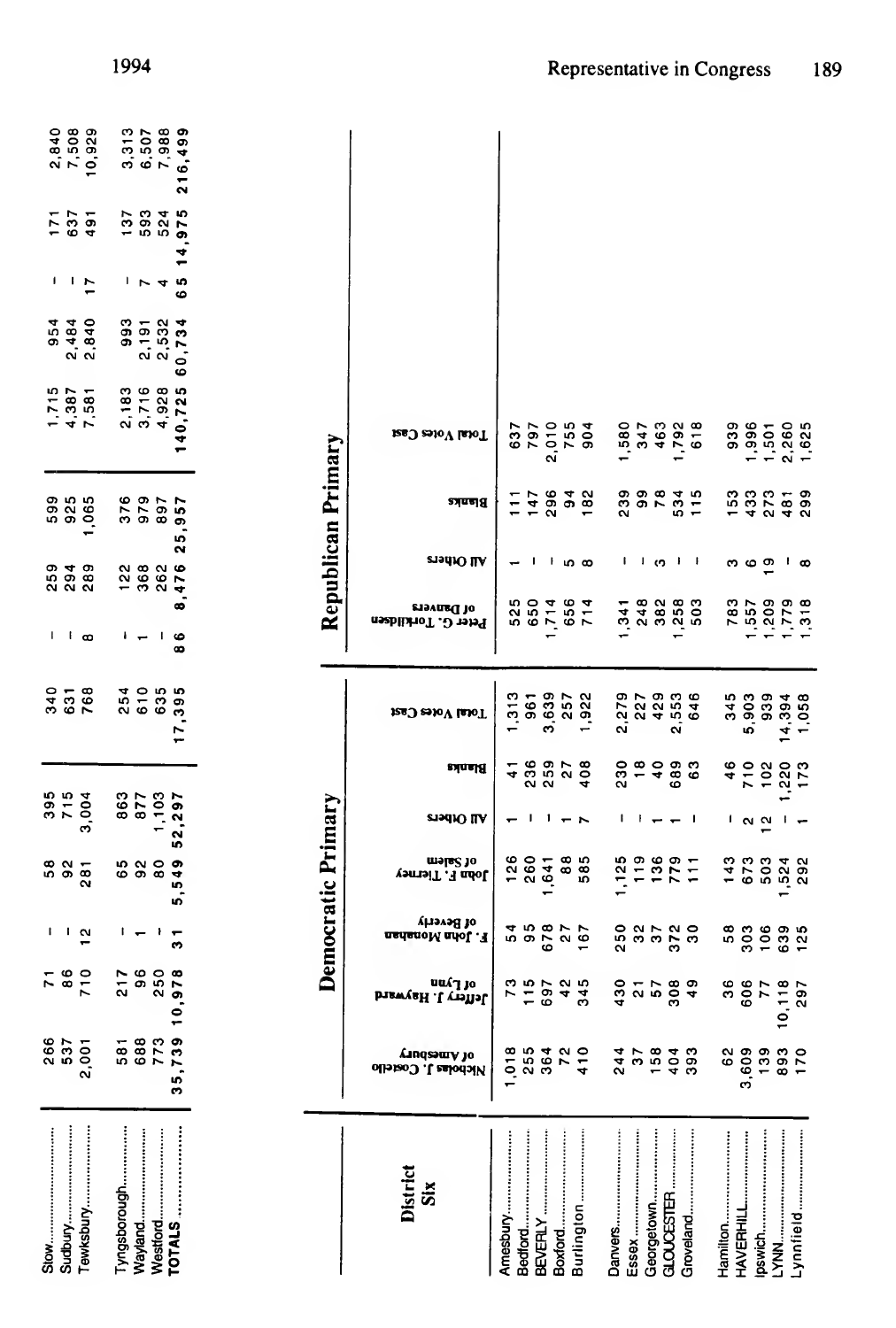| REPRESENTATIVE IN CONGRESS   |                                     |                                |                               |                                       |                  |                 |                                     |                                                                                                                          |                       |                               |                                 |  |
|------------------------------|-------------------------------------|--------------------------------|-------------------------------|---------------------------------------|------------------|-----------------|-------------------------------------|--------------------------------------------------------------------------------------------------------------------------|-----------------------|-------------------------------|---------------------------------|--|
|                              |                                     |                                |                               | Democratic Primary                    |                  |                 |                                     |                                                                                                                          |                       | Republican Primary            |                                 |  |
| continued<br>District<br>Six | Amqsoury jo<br>Nicholas J. Costello | uu⁄ 7 jo<br>Jeffery J. Hayward | of Beverly<br>F. John Monahan | <b>Wares</b> Jo<br>John F.<br>Tierney | <b>EIMPO ITV</b> | Blanks          | <b>Total Votes Cast</b>             | of Danvers<br>Peter G. Torkildsen                                                                                        | уп огрста             | sympag                        | <b>Total Votes Cast</b>         |  |
|                              | 35                                  |                                |                               | $\frac{181}{2}$                       |                  |                 | 319                                 | 564                                                                                                                      |                       |                               |                                 |  |
|                              |                                     | $3457$<br>$457$                | 3 9 8 9 9 9<br>3 9 8 9 9      |                                       |                  | <b>28232</b>    | 2,026<br>2,53<br>3,59<br>3,59       | $-581$                                                                                                                   | o                     | ្ត<br>កំពុង ២ ២               | 0<br>0 8 8 4 9 2<br>0 8 9 3 7 2 |  |
|                              | 128074                              |                                |                               |                                       |                  |                 |                                     | 239<br>264                                                                                                               |                       |                               |                                 |  |
|                              |                                     |                                |                               |                                       |                  |                 |                                     |                                                                                                                          |                       |                               |                                 |  |
|                              |                                     |                                |                               |                                       |                  |                 |                                     | 221                                                                                                                      |                       |                               |                                 |  |
|                              |                                     |                                |                               |                                       |                  |                 |                                     |                                                                                                                          |                       |                               |                                 |  |
| NEWBURYPORT                  |                                     |                                |                               |                                       |                  |                 |                                     |                                                                                                                          |                       |                               |                                 |  |
| North Andover                | 384588                              |                                | ខ្លួនដូច                      | 222222<br>22222<br>22222              |                  | 854588          | 02841<br>02841<br>02941             | 3<br>2021<br>2022<br>2022                                                                                                |                       | 2<br>2 0 2 1 2 3<br>2 1 2 3 2 | 884864<br>884864<br>88488       |  |
| North Reading                |                                     |                                |                               |                                       | $\frac{6}{2}$    |                 |                                     |                                                                                                                          | $\sim$ $\frac{8}{10}$ |                               |                                 |  |
| PEABODY                      |                                     |                                |                               |                                       |                  |                 |                                     |                                                                                                                          |                       |                               |                                 |  |
|                              |                                     |                                |                               |                                       |                  | 79              |                                     |                                                                                                                          |                       |                               |                                 |  |
|                              |                                     |                                |                               |                                       |                  |                 |                                     |                                                                                                                          |                       |                               |                                 |  |
|                              |                                     |                                | <b>a z a a a</b><br>4 p a a a | $77408$<br>$7736$<br>$3736$           |                  | 5.535           | 395<br>668<br>295                   | $\begin{smallmatrix} 0 & 0 & 0 & 0 & 0 \\ 7 & 7 & 0 & 0 & 0 \\ 0 & 0 & 0 & 0 & 0 \\ 0 & 0 & 0 & 0 & 0 \end{smallmatrix}$ | $\sim$ $\sim$         | <b>95889</b><br>8588          | $0.7882$<br>$0.7882$<br>$0.75$  |  |
|                              |                                     |                                |                               |                                       |                  |                 | 5,537<br>659                        |                                                                                                                          |                       |                               |                                 |  |
|                              | <b>98849</b><br>94954               | 88278<br><b>89278</b>          |                               |                                       |                  |                 |                                     |                                                                                                                          |                       |                               |                                 |  |
|                              |                                     |                                |                               |                                       |                  |                 |                                     | 1,066                                                                                                                    |                       |                               |                                 |  |
| Swampscott.                  |                                     |                                |                               | 735<br>656<br>115                     | $\frac{9}{1}$    | 88<br>828<br>82 |                                     |                                                                                                                          | - 9                   |                               |                                 |  |
|                              |                                     |                                |                               |                                       |                  |                 |                                     | 632<br>477                                                                                                               |                       |                               |                                 |  |
|                              | 497598                              |                                | 55885                         | 554                                   |                  | 25              | 2.745<br>2.036<br>2.9<br>2.9<br>2.9 | 458<br>304                                                                                                               | $\sqrt{2}$            |                               | 1<br>0000000<br>000000          |  |
|                              |                                     |                                |                               |                                       |                  | នី              |                                     |                                                                                                                          |                       |                               |                                 |  |
|                              | 441                                 | 251                            | 235                           | 580                                   |                  | 475             | 1,982                               | 609                                                                                                                      |                       |                               |                                 |  |
| <b>TOTALS </b>               |                                     | 15,062 20,163 5,277 20,701     |                               |                                       |                  |                 | 86 8,059 69,348                     | 28,225 163                                                                                                               |                       |                               | 162<br>6,325 34,713             |  |
|                              |                                     |                                |                               |                                       |                  |                 |                                     |                                                                                                                          |                       |                               |                                 |  |

Representative in Congress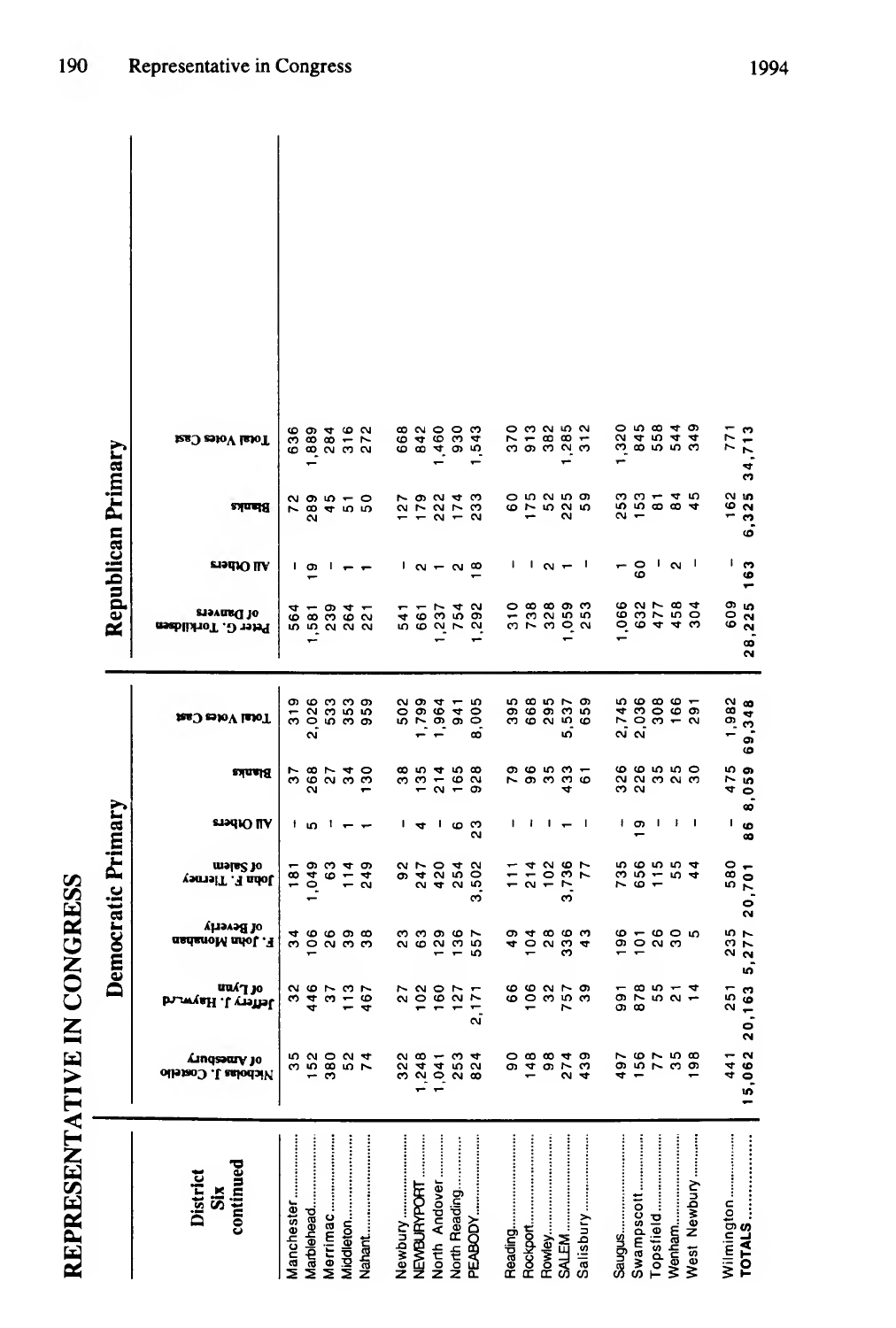|                       | Total Votes Cast                                     | 5,294<br>5,588<br>$\begin{array}{c} 15.919 \\ 3.407 \\ 9.854 \end{array}$ | $0.746$<br>$1.581$<br>$2.394$<br>$2.399$<br>$2.399$ | 3.389<br>17.628<br>5.961<br>5.978<br>5.978                                    | 2,708<br>2,450<br>2,342<br>2,008                    | 3.85<br>5.853<br>5.09.94<br>5.09.91                                      | 2,623         |
|-----------------------|------------------------------------------------------|---------------------------------------------------------------------------|-----------------------------------------------------|-------------------------------------------------------------------------------|-----------------------------------------------------|--------------------------------------------------------------------------|---------------|
|                       | ऽभण्डाञ्च                                            | 401<br>825<br>577<br>315                                                  | <u>ន្ទី ក្នុង ទី</u>                                | 58440                                                                         | 287.97<br>287                                       | <b>32556</b>                                                             | 137           |
|                       | <b>SIMPO ITV</b>                                     | 1<br>$ \alpha$                                                            | п<br>$\sqrt{2}$                                     | ı.<br>$  \alpha$ $\alpha$                                                     |                                                     | G<br>Ξ                                                                   |               |
| <b>State Election</b> | of Marblehead<br>Of Marblehead<br>Behave A. Gatchell | <b>22352</b>                                                              | 35338                                               | 85383                                                                         | នខ្លួង ក្នុ                                         | <b>2345761</b><br>2557                                                   | $\frac{1}{4}$ |
|                       | Democratic<br>of Salem<br>Democratic                 | 2145<br>1406<br>2114<br>2114<br>2114                                      | 3,783<br>678<br>5,225<br>5,288                      |                                                                               | 141980<br>014280<br>14080                           | $1,206$<br>3.842<br>3.682<br>$2,182$<br>$10,473$                         | 1,009         |
|                       | Republican<br>of Danvers<br>Peter G. Torkildsen      | 2.654<br>7.724<br>2.361<br>5.037<br>2.704                                 | 021825<br>021829<br>021929                          | 2,093<br>8,137<br>3,113<br>9,508<br>3,551                                     | $1,990$<br>$1,990$<br>$1,700$<br>$1,700$<br>$1,800$ | $\begin{array}{c} 1,713 \\ 3,461 \\ 5,970 \end{array}$<br>3,300<br>8,540 | 1,436         |
|                       | District<br>Six                                      |                                                                           | GLOUGESTER<br>Groveland                             | HAVERHILL<br>$\begin{bmatrix} \mathbf{Y} \mathbf{N} \mathbf{N} \end{bmatrix}$ |                                                     | NEWBURYPORT<br>North Reading<br>PEABODY                                  |               |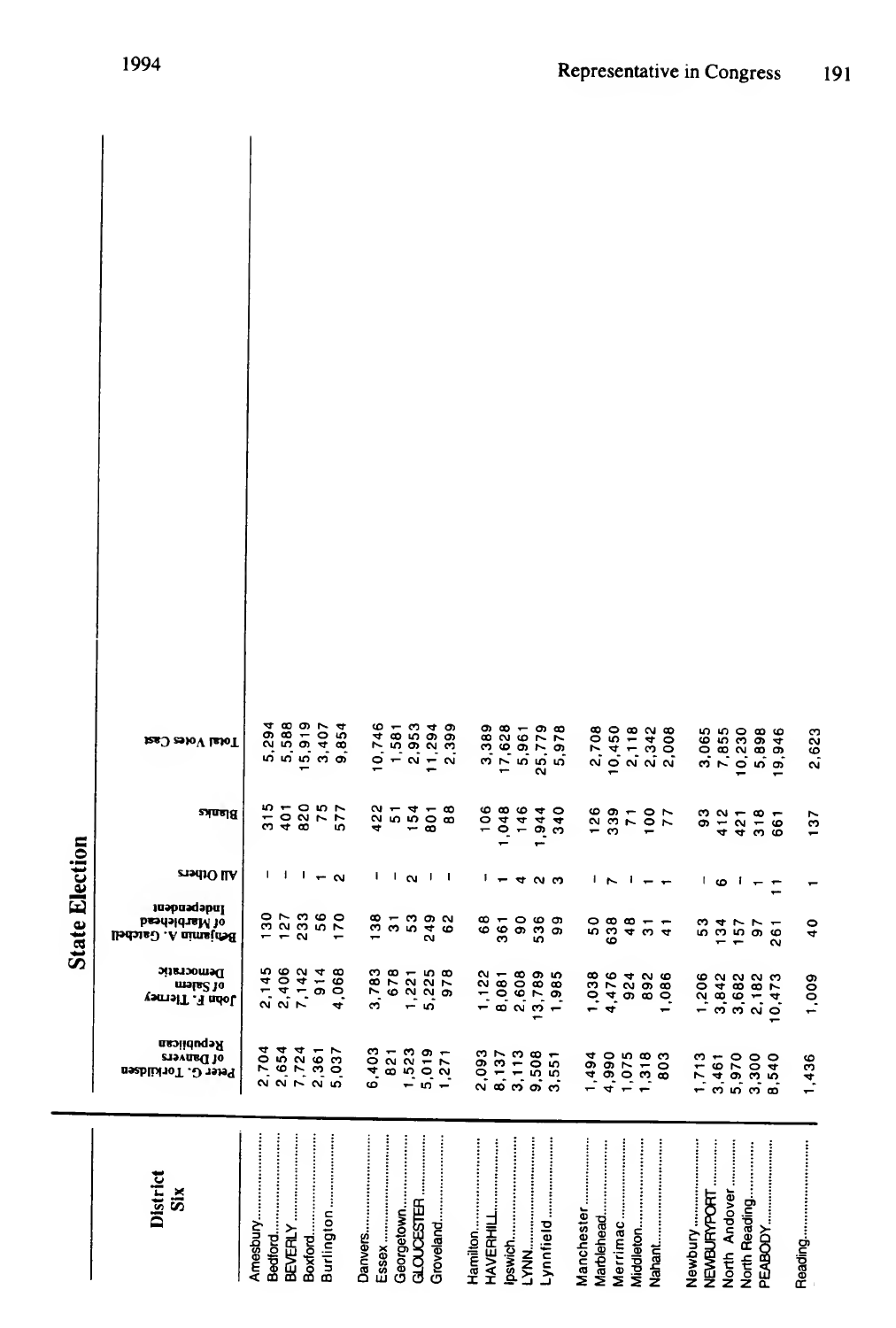| ;<br>; |
|--------|
|        |
|        |
|        |
| í      |
| ١<br>Ï |
| r.     |
|        |
|        |
|        |
|        |
|        |
|        |
|        |
|        |
|        |
|        |

|                              |                                                 |                                                   | <b>State Election</b>                                     |            |                                      |                                                                                                                                                                                                                                                                                               |  |
|------------------------------|-------------------------------------------------|---------------------------------------------------|-----------------------------------------------------------|------------|--------------------------------------|-----------------------------------------------------------------------------------------------------------------------------------------------------------------------------------------------------------------------------------------------------------------------------------------------|--|
| District<br>Six<br>continued | Republican<br>of Danvers<br>Peter G. Torkildsen | Democratic<br>gf Salem<br><b>Volna F. Tierney</b> | ta:) .A nimains&<br>bestsheheb<br>tashangshal<br>Gatebell | All Others | ध्यमध                                | Total Votes Cast                                                                                                                                                                                                                                                                              |  |
|                              |                                                 |                                                   | $\boldsymbol{68}$                                         |            |                                      |                                                                                                                                                                                                                                                                                               |  |
|                              |                                                 |                                                   |                                                           | N          |                                      |                                                                                                                                                                                                                                                                                               |  |
|                              |                                                 |                                                   |                                                           |            |                                      |                                                                                                                                                                                                                                                                                               |  |
|                              | 88888<br>88888<br>FF <del>F</del>               | $\frac{713}{758}$<br>8.615<br>1.131               | $47$<br>208<br>54                                         | $\sim$     | 8885<br>8885                         |                                                                                                                                                                                                                                                                                               |  |
|                              |                                                 |                                                   |                                                           |            |                                      | $\begin{array}{ccc} 0.740 & 0.740 \\ -0.7450 & 0.8550 \\ -0.7450 & 0.6650 \\ -0.7450 & 0.7650 \\ -0.7450 & 0.7650 \\ -0.7450 & 0.7650 \\ -0.7450 & 0.7650 \\ -0.7450 & 0.7650 \\ -0.7450 & 0.7650 \\ -0.7450 & 0.7650 \\ -0.7450 & 0.7650 \\ -0.7450 & 0.7650 \\ -0.7450 & 0.7650 \\ -0.7450$ |  |
| Swampscott.                  | $0.77808$<br>$0.77808$<br>$0.7778$              |                                                   | ក<br>កូតូ គូ ភូ ភូ<br>សូ ភូ ភូ ភូ                         |            | 8<br>8<br>8<br>8<br>8<br>8<br>8<br>8 |                                                                                                                                                                                                                                                                                               |  |
|                              |                                                 |                                                   |                                                           |            |                                      |                                                                                                                                                                                                                                                                                               |  |
|                              |                                                 |                                                   |                                                           | ı          |                                      |                                                                                                                                                                                                                                                                                               |  |
|                              |                                                 |                                                   |                                                           | I          |                                      |                                                                                                                                                                                                                                                                                               |  |
|                              | 3,863                                           |                                                   |                                                           |            |                                      |                                                                                                                                                                                                                                                                                               |  |
| <b>TOTALS </b>               | $3,863$ $3,258$ 184<br>120,952 113,481 4,960    |                                                   |                                                           |            | $-743$<br>51 12,953                  | 8,048<br>252,397                                                                                                                                                                                                                                                                              |  |
|                              |                                                 |                                                   |                                                           |            |                                      |                                                                                                                                                                                                                                                                                               |  |
|                              |                                                 |                                                   |                                                           |            |                                      |                                                                                                                                                                                                                                                                                               |  |

|                          | Total Votes Cast                                      |                   | 21,694<br>12,122<br>15,473<br>15,473 |                |                            |
|--------------------------|-------------------------------------------------------|-------------------|--------------------------------------|----------------|----------------------------|
|                          | ९७१ पा स                                              |                   | 0<br>00001<br>00001<br>0001          |                |                            |
|                          | <b>SIMPO TV</b>                                       | $\mathbf{\alpha}$ | ı                                    |                | Ï                          |
| <b>State Election</b>    | Republican<br>of Winche<br>iəys<br><b>Brad Bailey</b> |                   | 023<br>04025<br>0505<br>0505         |                |                            |
|                          | Democratic<br>asblaM to<br>Камага Ј. Магкеу           | 13,777            | 7,814                                | 4,039          | 9,449                      |
|                          | noV letoT<br>ו רוצו                                   |                   | 음 음<br>이 음                           | 2,308<br>1,982 |                            |
|                          | ਸਾਯਸ                                                  |                   | 884<br>84254<br>854                  |                |                            |
|                          | <b>PRO IN</b>                                         |                   |                                      |                | Í                          |
| <b>Aepublican Primar</b> | uotynixsJ 10<br>Patricia H. Long                      |                   | 0000<br>N 4000<br>C N 00             |                |                            |
|                          | of Winche<br>715<br><b>The Bailey</b>                 |                   | និងទីនឹ                              |                |                            |
|                          | Total Votes Cast                                      |                   |                                      |                | 553<br>532<br>5325<br>534. |
| emocratic Prima          | <b>Dianks</b>                                         |                   | $77.88$<br>$77.88$<br>$77.88$        |                |                            |
|                          | enadiO il A                                           | ï                 | ı                                    |                | ł                          |
|                          | пэргагу 10<br>ίэχ<br>Edwa-d J. Mar                    | 434               |                                      | 2,281          | 3,587                      |
|                          | District<br>Seven                                     |                   | EVERET                               | Framingham     |                            |